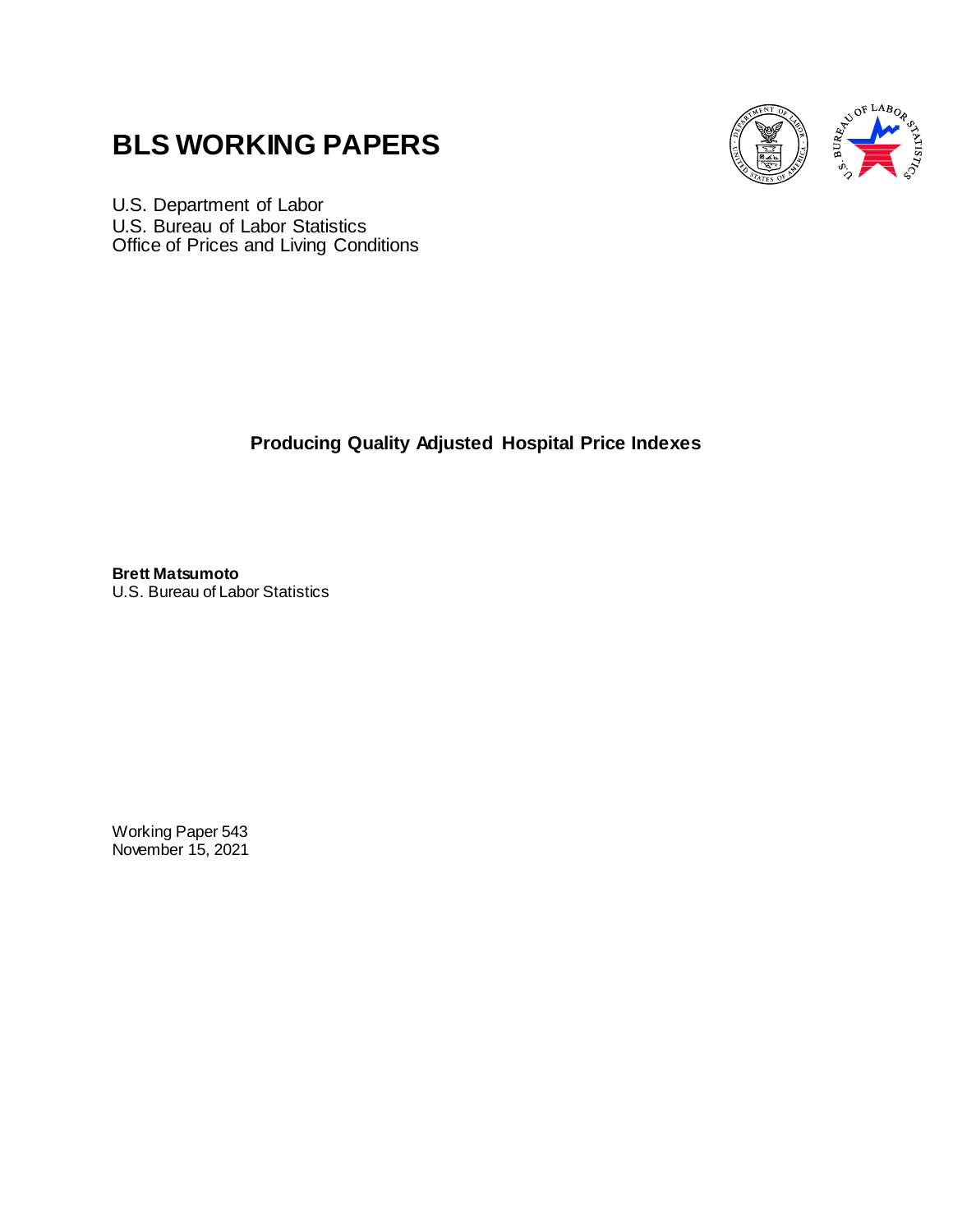## Producing Quality Adjusted Hospital Price Indexes

Brett Matsumoto†

Bureau of Labor Statistics

November 15, 2021

#### Abstract

This paper evaluates the relationship between hospital cost and quality and examines the impact of changing hospital quality on measures of hospital price inflation. To construct the official price indexes, government statistical agencies collect the prices of a fixed sample of goods over time. The price indexes can be biased if the quality of the goods is changing over time. In that case, the price index would reflect unobserved quality change in addition to pure price changes. Cost changes associated with the quality change can be used to quality adjust the price index. Measures of hospital quality are published by the Department of Health and Human Services through its Hospital Compare project. This paper estimates the causal relationship between the quality measures and hospital costs using the instrumental variable technique of Doyle et al. (2015), which is based on plausibly exogenous assignment to different ambulance companies. The relationship between cost and quality measures is then used to produce a cost-based quality adjustment for the inpatient hospital producer price index. The quality adjusted inpatient hospital price indexes increase at an average annual rate of 0.19 to 0.26 percentage points less than the unadjusted index from 2010-2016.

## 1 Introduction

Quality change bias is a major challenge in constructing price indexes. To construct the official price indexes, government statistical agencies collect the prices of a fixed sample of goods over time. These measures can be biased if the quality of the goods is changing over time. In that case, the price index would reflect unobserved quality change in addition to pure price changes. Bias in the measure of prices will also bias measures of real output and

<sup>†</sup>Contact: matsumoto.brett@bls.gov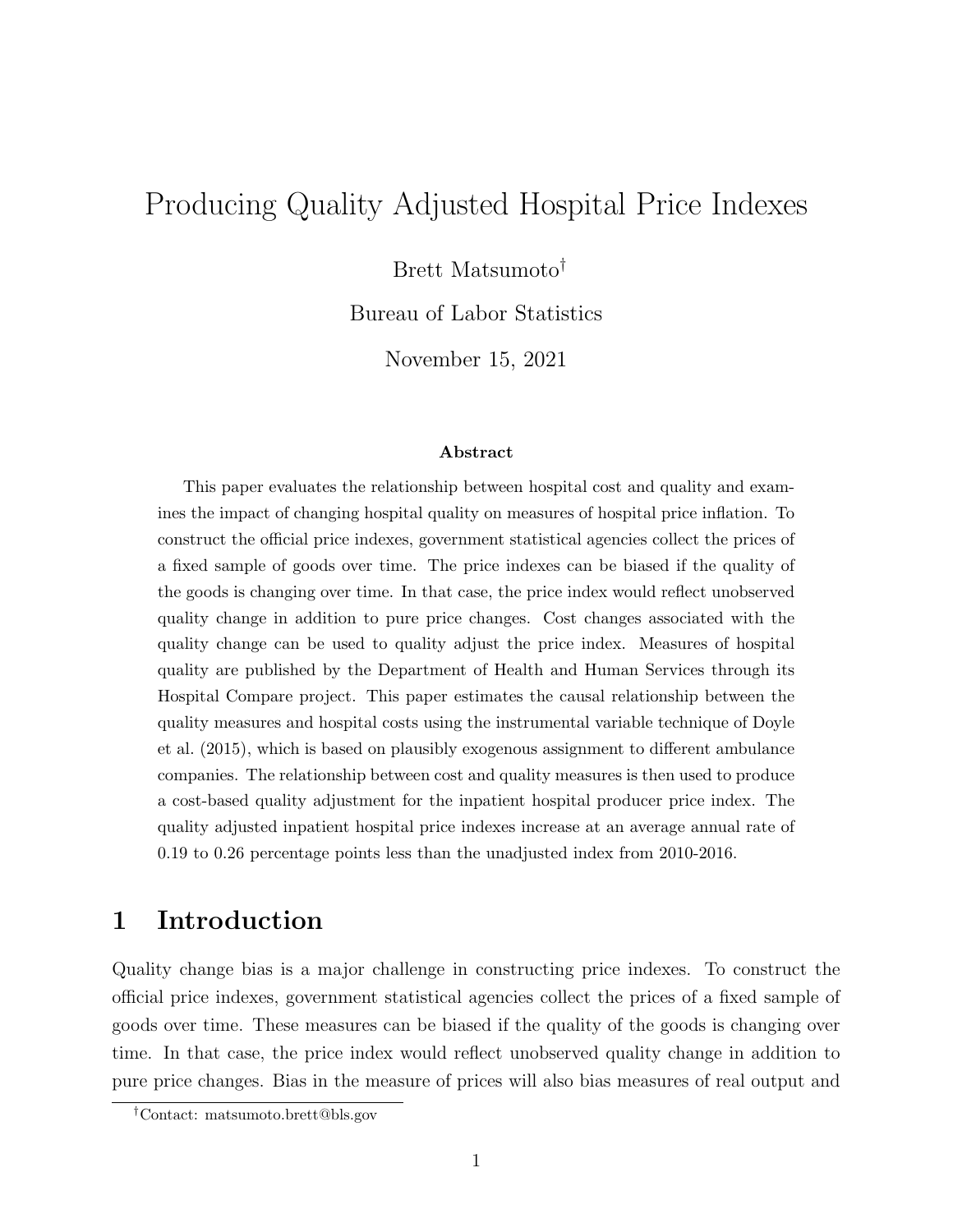productivity. Holding quality constant is particularly challenging when measuring the price of services. For hospitals, publicly available measures of quality could potentially be used to quality adjust price indexes. The Department of Health and Human Services collects quality information from hospitals and produces a number of quality measures that are publicly available through its Hospital Compare project. The purpose of providing these quality measures is to increase transparency and accountability in the healthcare system. Another area where these quality measures could be useful is in quality adjusting hospital prices in the Consumer Price Index (CPI) and the Producer Price Index (PPI) to control for changes in hospital quality over time.

The change in hospital costs associated with the change in quality over time can be used to correct the price indexes for changes in quality. The challenge is in estimating the relationship between hospital costs and quality as this relationship will be complicated by patient selection. The first part of this paper estimates the causal relationship between the quality measures and hospital costs using Medicare claims data for 2009-2015. The causal relationship is identified using the instrumental variable technique of Doyle et al. (2015). They develop an instrument for hospital selection based on plausibly exogenous assignment to different ambulance companies (which have different preferences for hospitals). Doyle et al. (2015) use this instrument to estimate the relationship between Medicare reimbursement and patient outcomes and find that hospitals that have higher Medicare reimbursements have better outcomes. In a follow-up paper, Doyle et al. (2019) use the instrument to study the relationship between the Hospital Compare quality measures and outcome measures and find that the quality measures are associated with better patient outcomes.

Having accurate measures of hospital inflation is important given the size of the hospital industry. In 2018, nominal hospital spending was approximately \$1.2 trillion and accounted for 5.8% of GDP. Given the size of hospital spending, even relatively small biases in the hospital price indexes could generate economically significant differences in the calculation of real hospital spending. I find a significant positive relationship between various measures of hospital quality and costs, and use this estimate to construct quality adjusted Producer Price Indexes for hospital inpatient services. Between 2010-2016, the quality adjusted indexes increase at an average annual rate of up to 0.26 percentage points less than the unadjusted index depending on the quality measures used. Over this time period, quality was generally improving, which caused the non-quality adjusted indexes to overstate hospital inflation. In time periods where hospital quality is declining, the unadjusted price indexes will understate hospital inflation.

The relationship between cost and quality is theoretically ambiguous. Even if improving quality requires costly investment, it can potentially lower costs by leading to a reduction in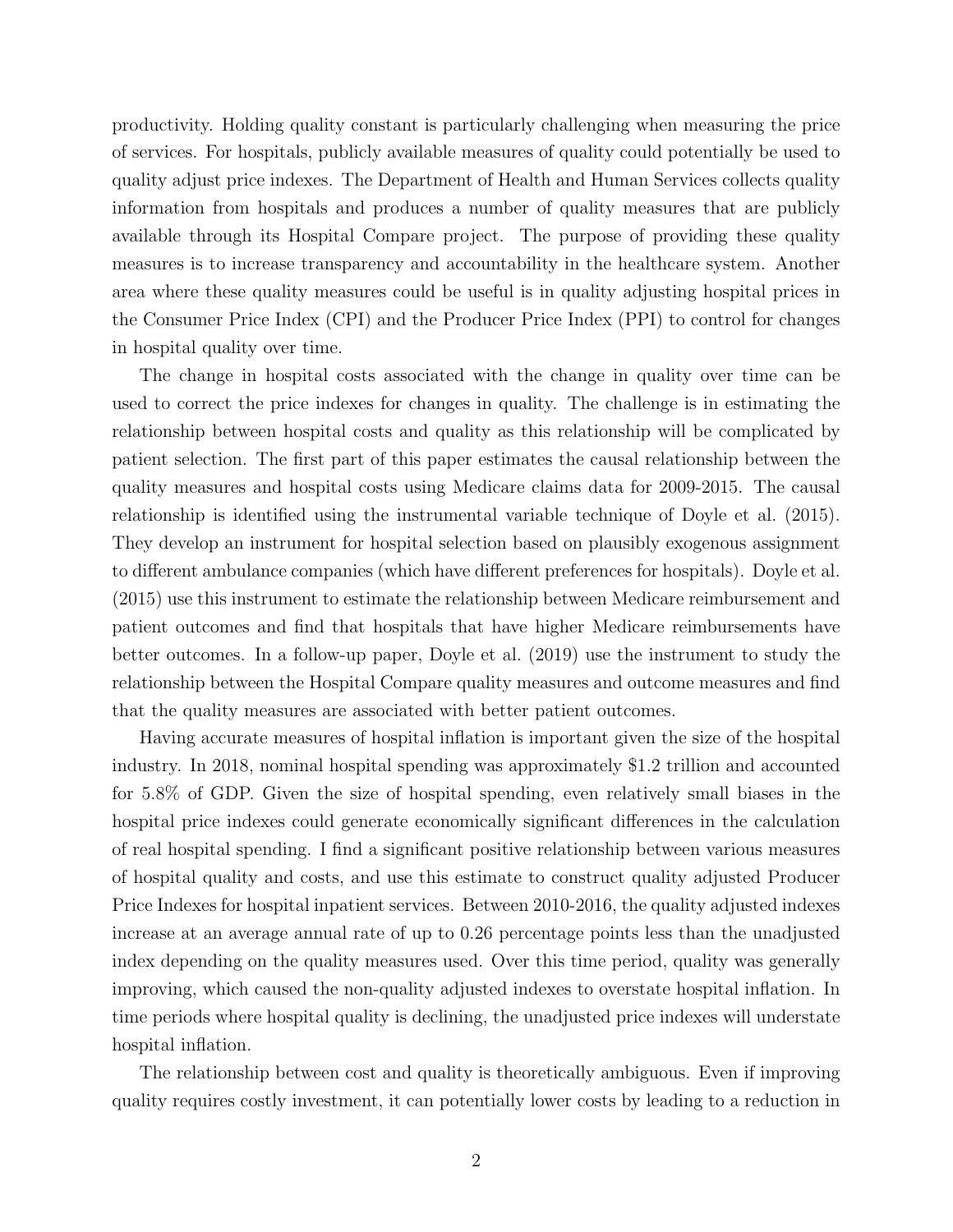costly errors and medical mistakes. This has led some to hypothesize that the relationship is U-shaped. At low levels of quality, the cost savings from reducing errors exceeds the cost in the investment in improving quality. At higher levels of quality, the relationship reverses. There have been a large number of studies that have attempted to estimate the relationship between hospital costs and quality. Hussey et al. (2013) conduct a survey of the literature on the relationship between provider costs and quality and find the results are inconsistent. However, for hospitals, studies generally find a positive relationship between costs and quality. Examples of papers that find a positive relationship between costs and quality include Romley and Goldman (2011); Picone et al. (2003); Stargardt et al. (2013); Schreyogg and Stargardt (2010). However, many studies find no relationship or an inconsistent relationship depending on how cost and quality are defined (e.g., Kruse and Christensen (2013); Gutacker et al. (2013); Hakkinen et al. (2015)). Finally, some studies do find a negative relationship (e.g., Yasaitis et al. (2009)). A major problem that arises when trying to estimate the relationship between cost and quality is dealing with the non-random selection of patients to hospitals. Exploiting the random assignment to ambulance companies provides a method for overcoming the selection issue.

Medicare uses some of the measures to set reimbursement rates through the Hospital Readmission Reduction Program and the Hospital Value Based Purchasing Program. These programs penalize poor performing hospitals by reducing the Medicare reimbursement rates, so poor performing hospitals have a strong incentive to improve these quality measures. Ideally, this improvement would be accomplished through improving actual quality, though hospitals potentially have some ability to manipulate the measures through selective admissions and coding. The hospital quality measures did improve after the imposition of the programs tying reimbursement to quality, and there has been some debate as to how much the payment programs are responsible for this improvement and how much of the improvement in quality measures reflects actual improvements in quality. For example, Gupta et al. (2018) find that declines in readmission rates were accompanied by increases in mortality rates for heart failure during the start of the Hospital Readmission Reduction Program as hospitals trying to reduce readmissions rates may not readmit patients for whom it would be appropriate. However, Khera et al. (2018) find no evidence of an increase in mortality associated with the decline in readmission rates during the implementation of the Hospital Readmission Reduction Program for heart failure, AMI, or pneumonia admissions. Gupta (2021) examined the onset of the Hospital Readmission Reduction Program and found that about half of the improvements in the quality measures were due to actual improvements in quality.

The remainder of the paper is organized as follows. In Section 2, I provide an overview of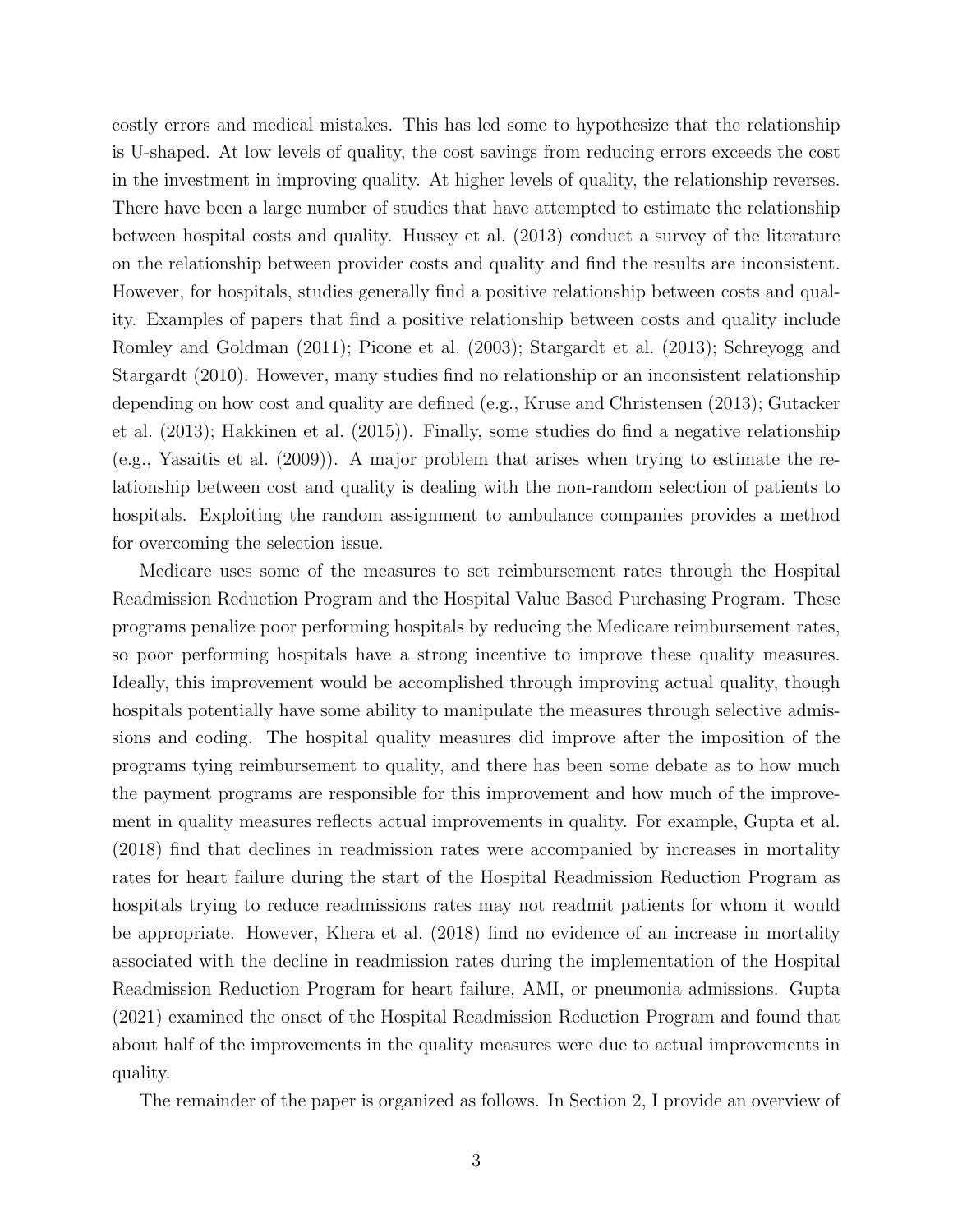the different data sources used in the analysis and discuss the construction of key variables. In section 3, I discuss the empirical strategy for estimating the relationship between hospital costs and quality. The results from this analysis are presented in section 4. Then, in section 5, I use the estimated causal relationship between hospital costs and quality to produce quality adjusted hospital price indexes. Section 6 concludes.

## 2 Data

This project combines data from a variety of sources. The following section details each of these data sources and discusses the construction of key variables used in the analysis.

## 2.1 Medicare Claims Data

The primary source of data for estimating the relationship between cost and quality measures is the 5% Medicare Limited Data Set, which contains all Medicare claims for a random sample of 5% of Medicare beneficiaries. The files are divided based on the type of provider (which determines how claims are reimbursed). This paper uses Medicare claims data for the years 2009-2015. Data on hospital admissions is contained in the Inpatient file, and ambulance billing data are contained in the Outpatient and Carrier files (non-institutional provider claims).<sup>1</sup> Professional services are billed as carrier claims regardless of where the service takes place, so physician services performed in a hospital are carrier claims. The inpatient and outpatient payments consist of the facility fee for the hospital. Basic enrollment and demographic information is contained in the Denominator file (which consists of a subset of variables from the Master Beneficiary Summary File).

## 2.2 Hospital Compare Quality Measures

Medicare collects a variety of data from hospitals in order to construct quality measures that are publicly released on the Hospital Compare website. There are different types of measures that potentially reflect different dimensions of hospital quality. The measures can also be for specific diseases or for specific units of the hospital. I consider several types of measures in this paper: patient satisfaction measures, outcome based measures, and process of care measures. Hospital Compare maintains an archive of past measure releases. The goal is to update the database quarterly, but past years have had as few as 3 and as many as 6 updates

<sup>&</sup>lt;sup>1</sup>When the ambulance is owned by a hospital, the claim is processed as an outpatient claim. Otherwise ambulance claims are processed as carrier claims.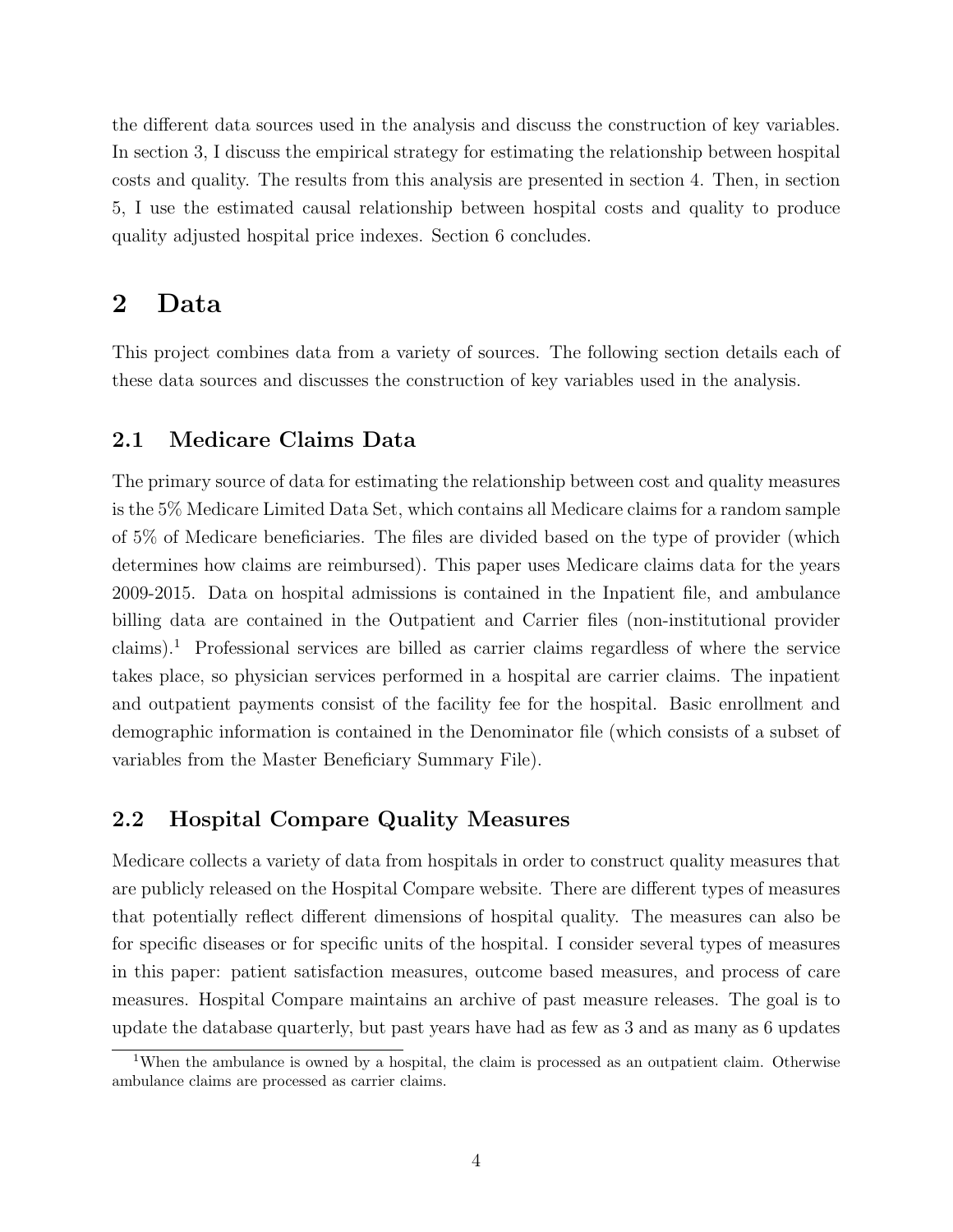(with some duplicates). Not all measures are updated in each quarterly update. The length of time covered and the frequency of updates vary from measure to measure.

#### 2.2.1 Patient Satisfaction Measures

The patient satisfaction measures are derived from the responses to the Hospital Consumer Assessment of Healthcare Providers and Systems (HCAHPS) Survey. CMS conducts the survey on a random sample of all discharged patients (not just Medicare patients). Patients are asked to rate various aspects of their stay such as whether nurses and doctors communicated well and whether the hospital was clean. They are also asked to provide a global rating for the hospital and whether they would recommend the hospital to others. CMS processes the raw responses and makes adjustments for differences in the mix of patients across hospitals. The adjustment is based on a linear regression on patient demographic characteristics. The coefficients are used to predict the hospital's score if it had the average mix of patients for that quarter. A separate adjustment is made for the survey mode (e.g., telephone, mail, mixed). The mode adjustment is calculated from randomized experiments with the most recent conducted on a random sample of discharges from the first quarter of 2016. The patient satisfaction measures are updated quarterly and are measured over a 1 year window. The survey questions have been largely unchanged since these measures were first reported. One major change in the questionnaire is that the questions related to pain management and the associated quality measure was discontinued as there was concern that it could incentivize the prescription of opioid painkillers. The patient satisfaction measures are used in the Hospital Value Based Purchasing Program.

The patient satisfaction measures used in this paper are presented in table 1. For each question, the measure used is the percent of respondents choosing the most positive response.

### 2.2.2 Outcome Measures

The outcomes measures include risk adjusted 30 day rates of readmission and mortality for specific conditions. The initial measures were for acute myocardial infarction (AMI), heart failure (HF), and pneumonia (PN). They have expanded these measures to cover additional conditions (stroke, hip fracture, COPD) and procedures (CABG), as well as a readmission measure covering all discharges. In the analysis, I use the readmission and mortality measures for the three original conditions (AMI, HF, and PN). CMS risk-adjusts the measures by estimating a hierarchical generalized linear model on the set of eligible admissions (Medicare FFS patients with a principle diagnosis for one of the conditions). The probability of the outcomes is modeled as a function of patient demographic variables and a hospital specific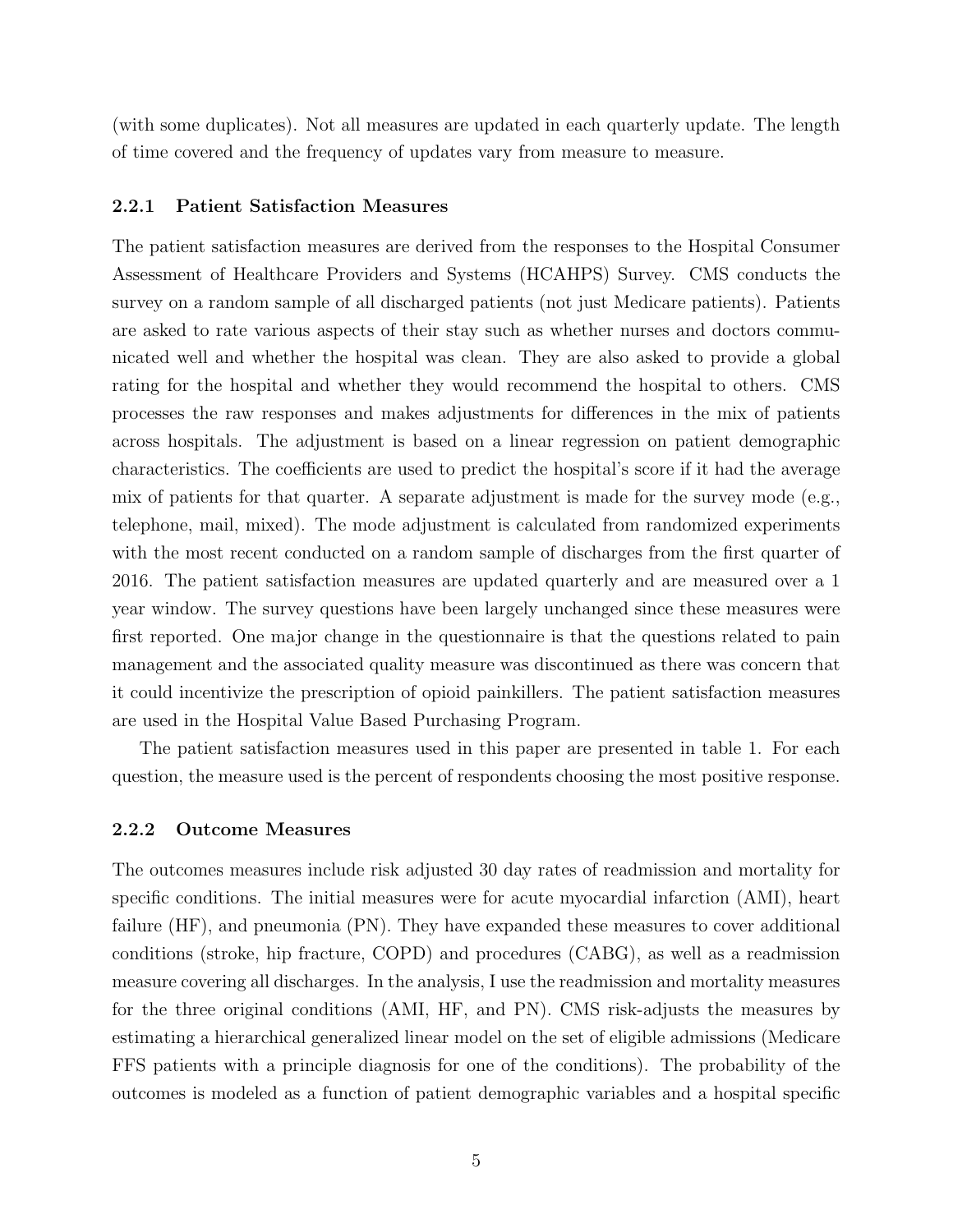| Question                                                                           | Measure                             |
|------------------------------------------------------------------------------------|-------------------------------------|
| How often did nurses communicate well with patients?                               | Percent answering "Always"          |
| How often did doctors communicate well with patients?                              | Percent answering "Always"          |
| How often did patients receive help quickly from hospital staff?                   | Percent answering "Always"          |
| How often did staff explain about medicines before giving them<br>to patients?     | Percent answering "Always"          |
| Were patients given information about what to do during their<br>recovery at home? | Percent answering "Yes"             |
| How often were the patients rooms and bathrooms kept clean?                        | Percent answering "Always"          |
| How often was the area around patients rooms kept quiet at<br>night?               | Percent answering "Always"          |
| Would patients recommend the hospital to friends and family?                       | Percent answering "Definitely, yes" |
| How do patients rate the hospital overall? (out of $10$ )                          | Percent rating 9 or 10              |

### Table 1: Patient Satisfaction Measures

Notes: Patient satisfaction measures are constructed from the answers to the Hospital Consumer Assessment of Healthcare Providers and Systems (HCAHPS) Survey. The measures are the percent giving the most positive possible response. The measures are risk adjusted based on patient characteristics and survey mode.

intercept term. The ratio of the expected number of readmissions/deaths using the hospital specific intercept coefficient to the expected number using the average of the hospital specific intercepts is multiplied by the national readmission/mortality rate. This process controls for differences in patient risk across hospitals. In developing the readmission measures, CMS attempts to identify and exclude planned readmissions. The outcome measures are updated annually and are based on hospital stays within a 2 and a half year window. The longer measure window means that the outcome measures are not as contemporaneous measures of quality as patient satisfaction or process of care measures. For the analysis, this paper uses the 30-day risk adjusted mortality and readmission measures for AMI, HF, and PN.

### 2.2.3 Process of Care Measures

Early measures were primarily process of care measures that counted the proportion of cases where a specified recommended action was taken in the course of the treatment of certain conditions (heart failure, acute myocardial infarction, and pneumonia). Many of the process of care measures for these 3 conditions have been discontinued in favor of the new measures (particularly outcome measures), and they became largely uninformative as compliance became nearly universal (a large number of hospitals were at or near 100% in these measures). The process of care measures are generally measured over a 1 year window and are updated quarterly. In addition to the disease specific measures, there are also process of care measures for specific areas of the hospital such as emergency room, surgery,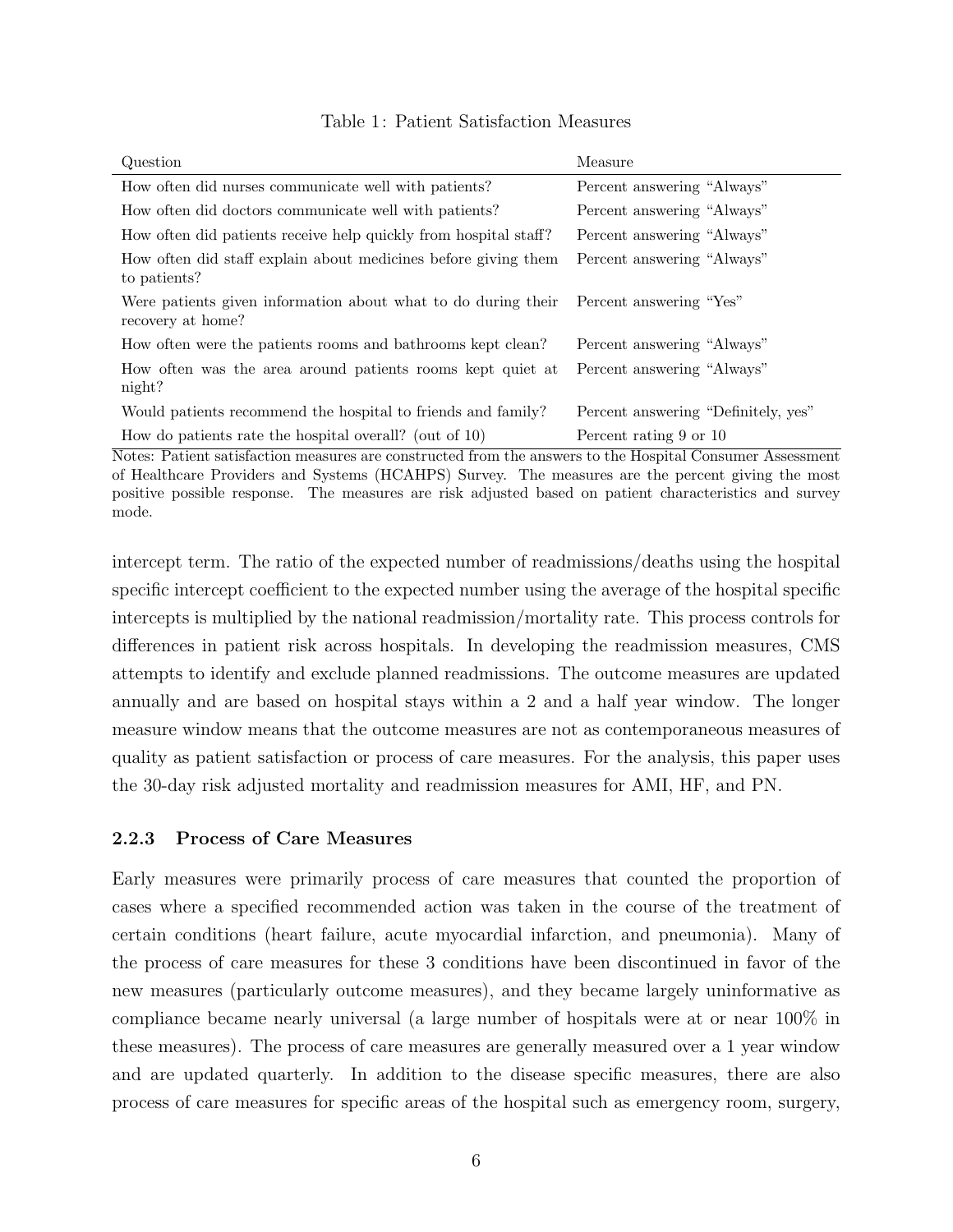| Condition | Measure                                                                                                                       |
|-----------|-------------------------------------------------------------------------------------------------------------------------------|
| AMI       | Heart Attack Patients Given Aspirin at Discharge                                                                              |
| AMI       | Heart Attack Patients Given PCI Within 90 Minutes Of Arrival                                                                  |
| HF        | Heart Failure Patients Given Discharge Instructions                                                                           |
| HF        | Heart Failure Patients Given an Evaluation of Left Ventricular Systolic (LVS) Function                                        |
| HF        | Heart Failure Patients Given ACE Inhibitor or ARB for Left Ventricular Systolic Dysfunction (LVSD)                            |
| <b>PN</b> | Pneumonia Patients Given the Most Appropriate Initial Antibiotic(s)                                                           |
| Surgery   | Surgery patients who were given an antibiotic at the right time (within one hour before surgery) to<br>help prevent infection |
| Surgery   | Surgery patients whose preventive antibiotics were stopped at the right time (within 24 hours after<br>surgery)               |

#### Table 2: Process of Care Measures

outpatient procedures, and the use of medical imaging. The process of care measures used in the analysis are presented in table 2.

#### 2.2.4 Quality Measure Discussion

The analysis in this paper uses three categories of quality measures. Later, I consider which measures are most appropriate for the purposes of quality adjusting price indexes. It's important to consider what exactly the different measures are capturing and how they relate to each other. The outcome measures and process of care measures are meant to measure clinical quality. One criticism of the patient satisfaction measures is that may not be measuring clinical quality but instead pick up the effects of non-clinical factors like hospital amenities. For the purposes of quality adjusting price indexes, the potentially broader scope of the patient satisfaction measures beyond strictly measuring clinical quality is not a limitation as the quality adjustment would ideally control for any quality factors that impact the value of the service. Doyle et al. (2017) find a strong relationship between the various quality measures and outcomes, so the patient satisfaction measures also appear to capture clinical quality.

There is also the issue of how well the changes in these measures capture actual changes in quality. The use of the measures in determining hospital reimbursements does provide an incentive for providers to attempt to manipulate the measures. Some researchers have also raised the concern that changes in the quality measures over time simply reflect random variation rather than actual quality change. For example, Joshi et al. (2019) find that most of the decline in readmissions among hospitals with high readmissions rates at the start of the Hospital Readmission Reduction Program can be explained by regression to the mean. If changes in the quality measures over time reflect random variation, then we would expect there to be no relationship between the quality measures and costs. If we find a significant relationship between the quality measures and hospital costs, then the assumption is that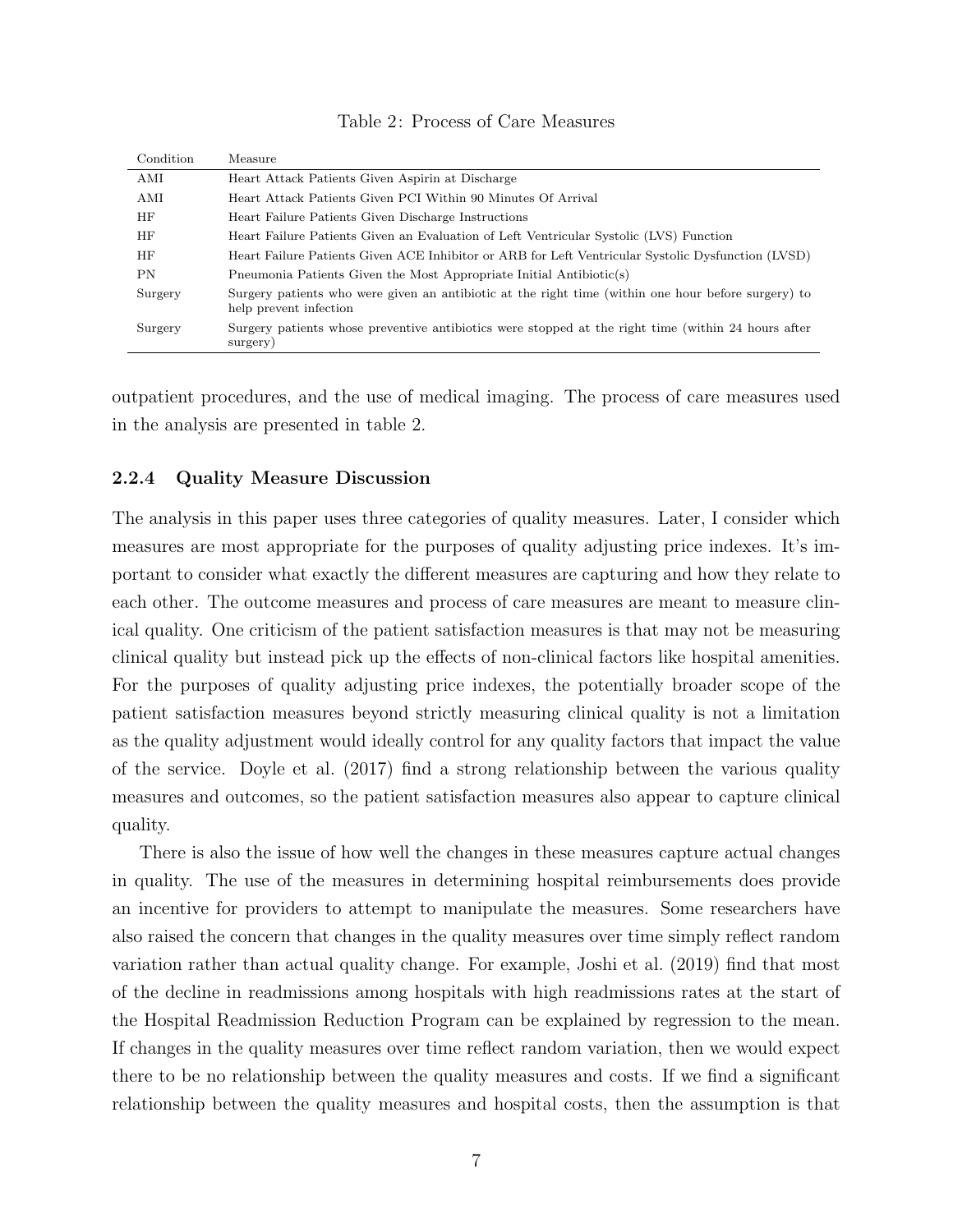changes in the measures are picking up changing characteristics of the hospital transaction that would ideally be held constant in the construction of a price index.

## 2.3 Medicare Impact Files

Hospital characteristics and cost data come from the Medicare Impact File, which contain hospital-specific values used in the Medicare Inpatient PPS reimbursement. Medicare eligible hospitals are required to submit detailed cost reports to Medicare every year. Medicare uses the cost data in setting reimbursement rates for hospitals through the Prospective Payment System (PPS). The hospital specific cost information is also used in certain situations to determine reimbursement amounts for the hospital. The cost reports are used to calculate cost to charge ratios (CCR), which can be used to calculate the hospital's cost for a given level of charges. The hospital CCRs are taken from the Impact File in the Final Rule of the Inpatient PPS annual update. The cost reports are subject to revision and are not considered final for a couple of years. The CCRs in the current year Impact File are based on the cost reports from 3 years prior. The CCRs from the Impact File can also be based on alternative data the hospital provides to CMS. In addition to the CCR, the Impact file contains other hospital-specific variables that affect reimbursements.

## 2.4 PPI Microdata

Microdata from the BLS's Producer Price Index (PPI) are used to construct the quality adjusted price indexes. Price data are collected from hospitals by the BLS staff. The sample of prices is selected in two stages. First, hospitals are randomly selected for inclusion in the Producer Price Index (PPI). Then, a set of services at that hospital are selected randomly for the index from recently submitted bills. In both stages the probability a given hospital or service is selected is proportional to its size (defined using revenues). The services are defined based on DRG codes (or similar service code) for inpatient and CPT codes for outpatient services. The measured price is the total amount received by the hospital from all payers for that service. All-payers are eligible to be included in the PPI. The CPI sample only includes out-of-pocket payments and insurance that involves the payment of a premium, so Medicaid and Medicare part A are excluded from the CPI. The characteristics of the service (DRG or similar code for the service, insurance company, length of stay, and other price determining characteristics) are fixed based on the selected bill for that service. In subsequent months, the hospital is instructed to provide the price for the same service with the same characteristics. Periodically, the sample is refreshed with new hospitals and services to reflect the changes in the types of procedures performed over time. Hospitals remain in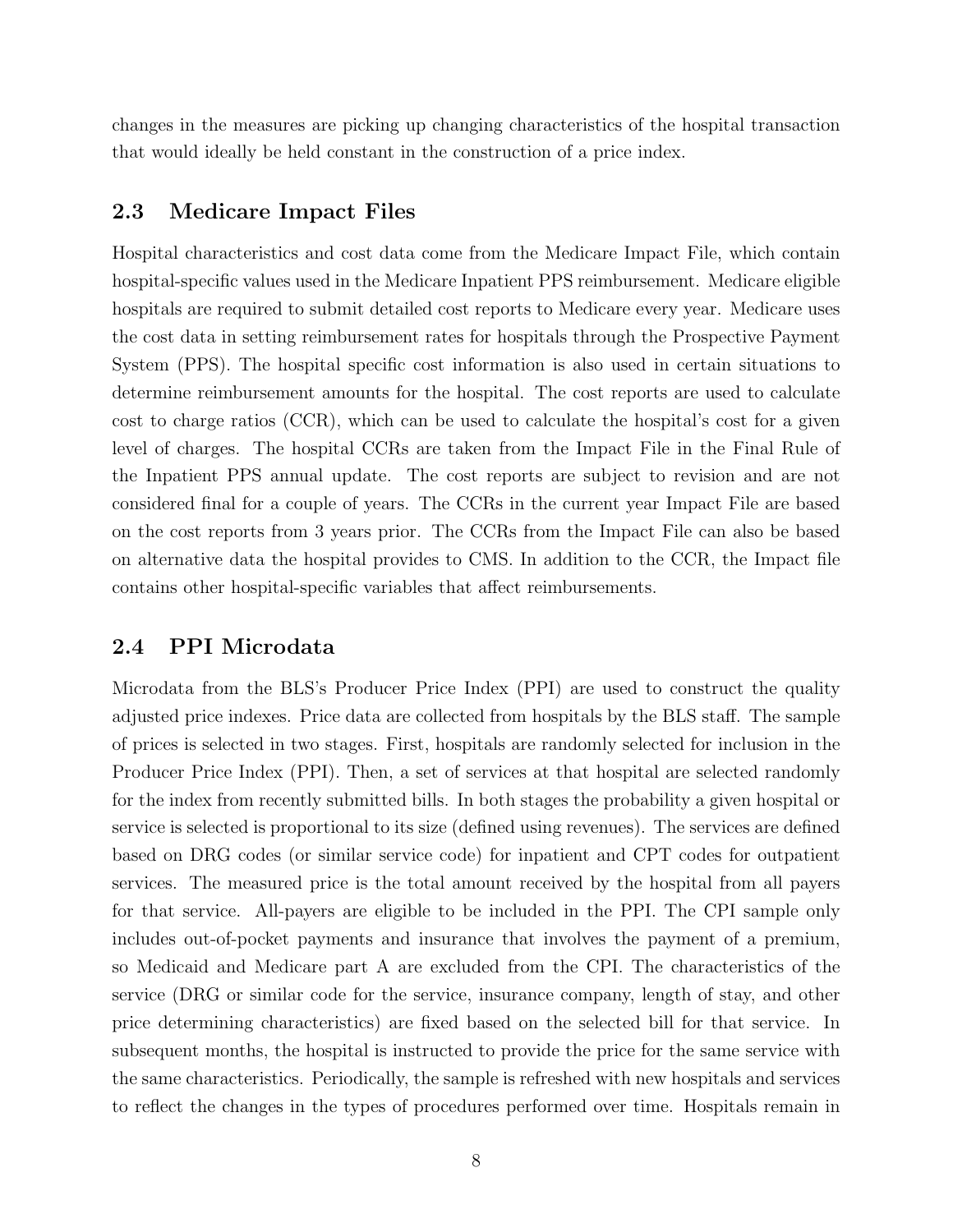the sample for approximately 8 years.

## 3 Sample

#### 3.0.1 Inpatient Admission

To be included in the analysis sample, individuals must be enrolled in Medicare parts A and B at the time of the index admission and continuously enrolled for the 12 prior months. The individuals must be enrolled in part B in order to observe the ambulance claim. The sample is restricted to those who were originally eligible for Medicare due to old age.<sup>2</sup> The index admission must be an emergency admission for a non-deferrable condition where the individual arrived at the hospital via an ambulance (excluding transfers from other hospitals). The hospital sample includes acute care hospitals in the United States (excluding territories). The hospital admission is matched to the ambulance claim from either the Carrier or Outpatient files. The ambulance claims are restricted to those ending at a hospital that start at a non-hospital location.<sup>3</sup> The ambulance claims are excluded from the sample if there are multiple such trips on a single day. Longer distance ambulance trips are also excluded (defined as being over 50 miles). Finally, ambulance companies and hospitals with fewer than 5 observations are dropped.

The sample of index admissions goes from Jan 2010 through Oct 2015. Diagnoses for the 12 months prior to the index admission are used for risk-adjustment, so the first year claims data (2009) is used to define prior diagnoses for index admissions starting in 2010. The sample for the index admission ends in October 2015 with the change over to ICD-10 codes. The hospital cost for the index admission is calculated as the covered charges for the inpatient stay multiplied by the hospital's cost to charge ratio.

The empirical strategy, which is described in detail in the next section, exploits ambulance company preferences for specific hospitals and random assignment to ambulance companies. Transportation for deferrable conditions is more likely to reflect patient hospital preference rather than the ambulance company hospital preference. Conditions are defined based on the 3 digit ICD-9 code for the primary diagnosis code. Admissions for deferrable conditions are more likely to occur during the week. So, an admission for a non-deferrable condition should be as likely during a week day as during a weekend day. Non-deferrable conditions are defined as those conditions with a weekend admission rate closer to 2/7ths than that for hip fractures (which is generally considered to be a non-deferrable reason for admission) over

<sup>&</sup>lt;sup>2</sup>Individuals can also qualify for Medicare due to disability or End Stage Renal Disease (ESRD).

<sup>3</sup>There are billing codes used to denote the location of pickup and the destination (residence, doctors office, hospital, etc.).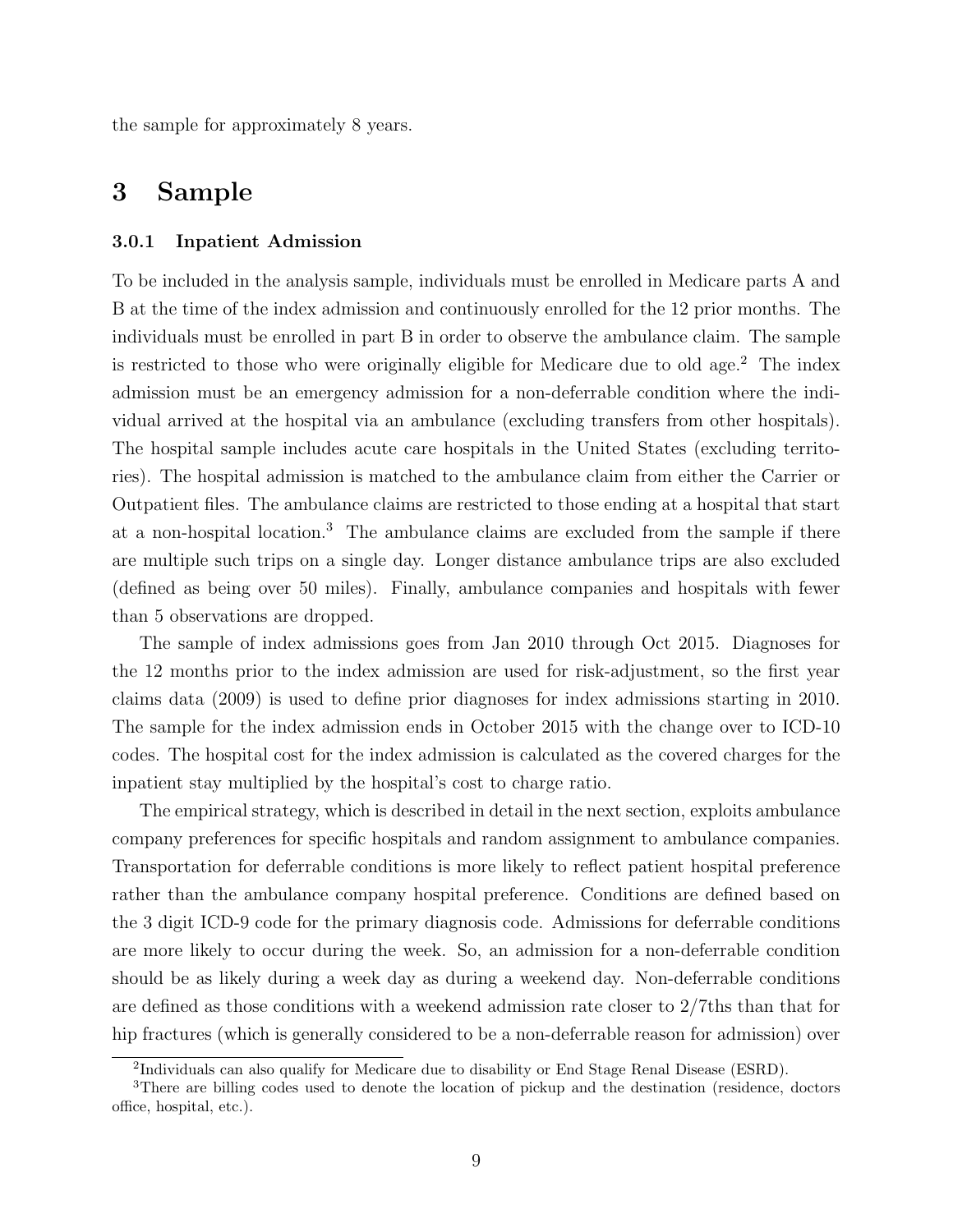the sample period plus any of the original 29 conditions in Doyle et al. (2015) that failed to meet this criteria for the sample period. The non-deferrable conditions in Doyle are defined for an earlier period, but on a much larger sample of claims.

#### 3.0.2 Constructing the Quality Measures

The quality measures are defined to have non-overlapping measure windows. Outcomes measures have a 2.5 year window. Since the entire sample covers about 5 years, there are 2 sets of outcome measures used. Because of the relatively long measure window, there is limited variation over time for each provider. For the first half of the sample, the providers have one set of outcome measure scores which update once. Patient satisfaction measures and process of care measures have a 1 year window. However, process of care scores are only available through 2014 as many of the measures were discontinued.

Individual quality measures are normalized to have mean zero and standard deviation of 1 in the sample. Measures where lower scores are better are multiplied by negative 1 so that positive values indicate above average quality. The individual measures are averaged to form a quality index for each of the measure types: a patient satisfaction index, a process of care index, and an outcome index (covering readmissions and mortality). Hospitals must not have any missing values for the measures that form the indexes. The index admission date is used to match the corresponding cost and quality data for the hospital stay. The quality measures are matched contemporaneously with the measure window, not the published measures on the Hospital Compare site at the time of admission, as the goal is to estimate the relationship between current quality and costs.

## 4 Empirical Strategy

## 4.1 Ambulance Referrals

The challenge in estimating the relationship between hospital quality and costs is patient selection across hospitals. Patient selection arises from the nonrandom assignment of patients to hospitals and will bias the estimated relationship between hospital cost and quality as the unobserved patient characteristics that affect costs are correlated with the hospital characteristics (including quality). One possible source of non-random hospital selection is patient preferences, but the selection can also arise from geographic sorting.

To control for patient selection, the causal relationship between hospital quality and cost is estimated using the ambulance assignment IV approach of Doyle et al. (2015). This instrument has also been used in a number of additional papers (Doyle et al., 2017, 2019;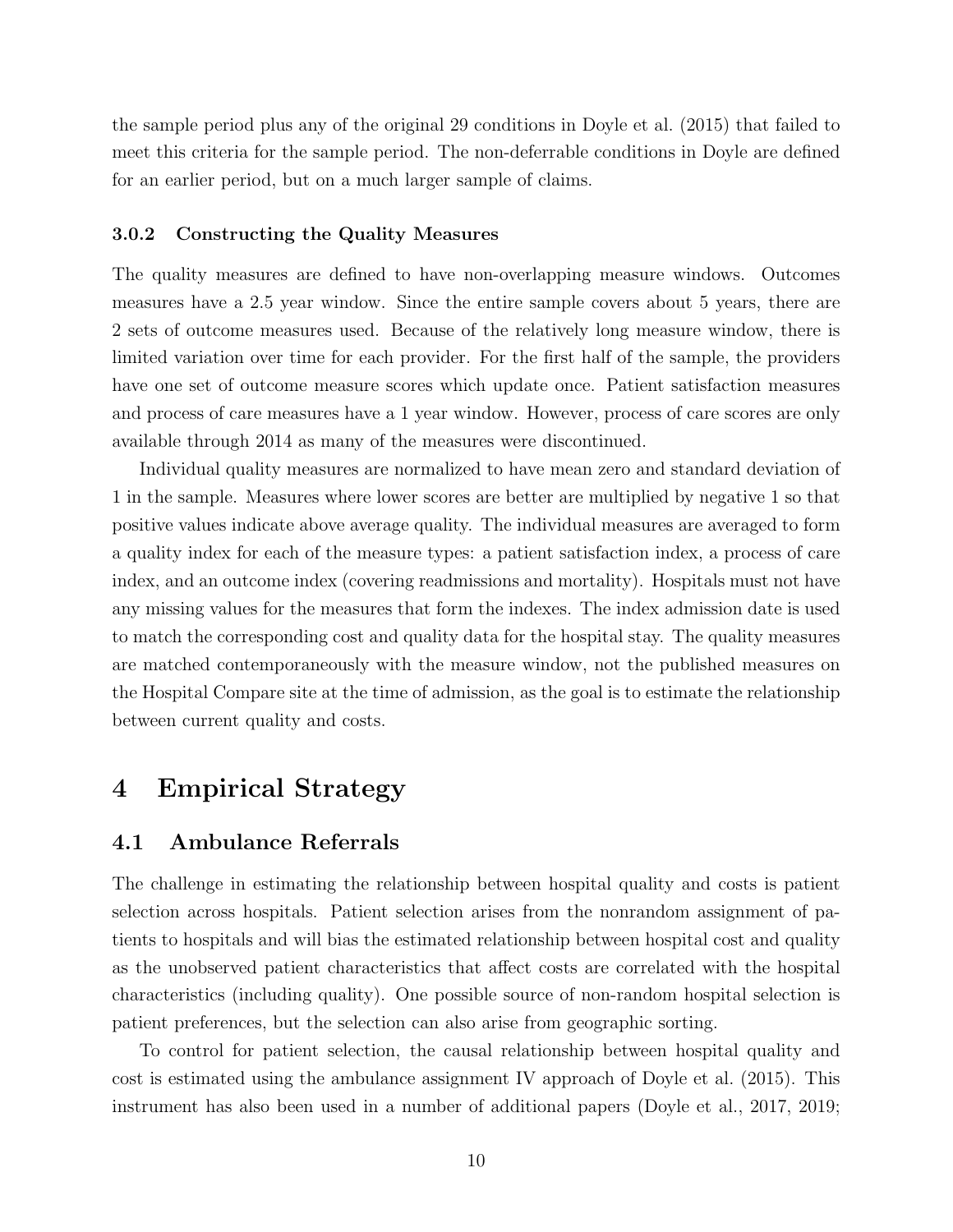Hull, 2020). The goal is to estimate the effect of hospital quality on costs, but hospital characteristics are endogenous, so this empirical strategy relies on exogenous assignment to ambulance companies. In areas serviced by multiple ambulance companies, the assignment is generally based on a rotation. So, when individuals call for an ambulance, the specific company assigned is as good as random.

Ambulance companies also have preferences for specific hospitals and some discretion on where to take a given patient. Ambulance preferences for specific hospitals could be based on pre-existing business relationships, and the ambulance could also be owned by the hospital. In terms of discretion, Medicare will generally reimburse trips to the nearest hospital from the point of pickup, although this is defined as being in the service area of the hospital. If the point of pickup is in the service area for multiple hospitals, Medicare will reimburse the trip to any of the hospitals.<sup>4</sup>

Ambulance company preferences are represented as the average hospital characteristics of all the patients the ambulance company transported in the market, denoted  $Z_{a(i)}$ . The index admission is excluded from the ambulance company average so it is a jackknife IV estimator (JIVE). The ambulance company market is defined using Hospital Referral Regions (HRR). Ambulance companies that operate in multiple HRRs are treated as different companies for the purposes of calculating the instrument. Then, this instrument is used to estimate the following equation:

$$
log(C_i) = \alpha X_i + \beta H_{a(i)} + \gamma A_i + \delta^1 textbf1_{diagnosis} + \delta^2 \mathbf{1}_{year} + \delta^3 \mathbf{1}_{county} + \epsilon_i
$$
 (1)

Hospital costs  $(C)$  for the index admission i are a function of individual characteristics  $(X_i)$ , hospital characteristics  $(H_i)$ , ambulance characteristics  $(A_i)$ , and indicators for the primary diagnosis code for the index admission, year, and county of residence. The individual characteristics include some basic demographic variables as well as characteristics of the admission such as age, race, gender, Charlson Comorbidity Index for the admission (defined using all diagnosis codes associated with the index admission), and the number of days in the hospital. The hospital characteristics include the quality measures as well as the number of residence to beds (measure of teaching intensity), the average daily census, the share of low income patients, and whether the hospital participates in Medicare's Inpatient Prospective Payment System (PPS). The hospital characteristics are endogenous, so they are instrumented using  $Z_{a(i)}$ , which is the average characteristic for the ambulance company. Ambulance characteristic include the trip distance (number of loaded miles), whether advanced life support used, whether it's emergency transport, and whether the ambulance is owned by a hospital. The

<sup>&</sup>lt;sup>4</sup>Medicare will reimburse ambulance trips to a hospital outside of the service area if there is a specific medical need.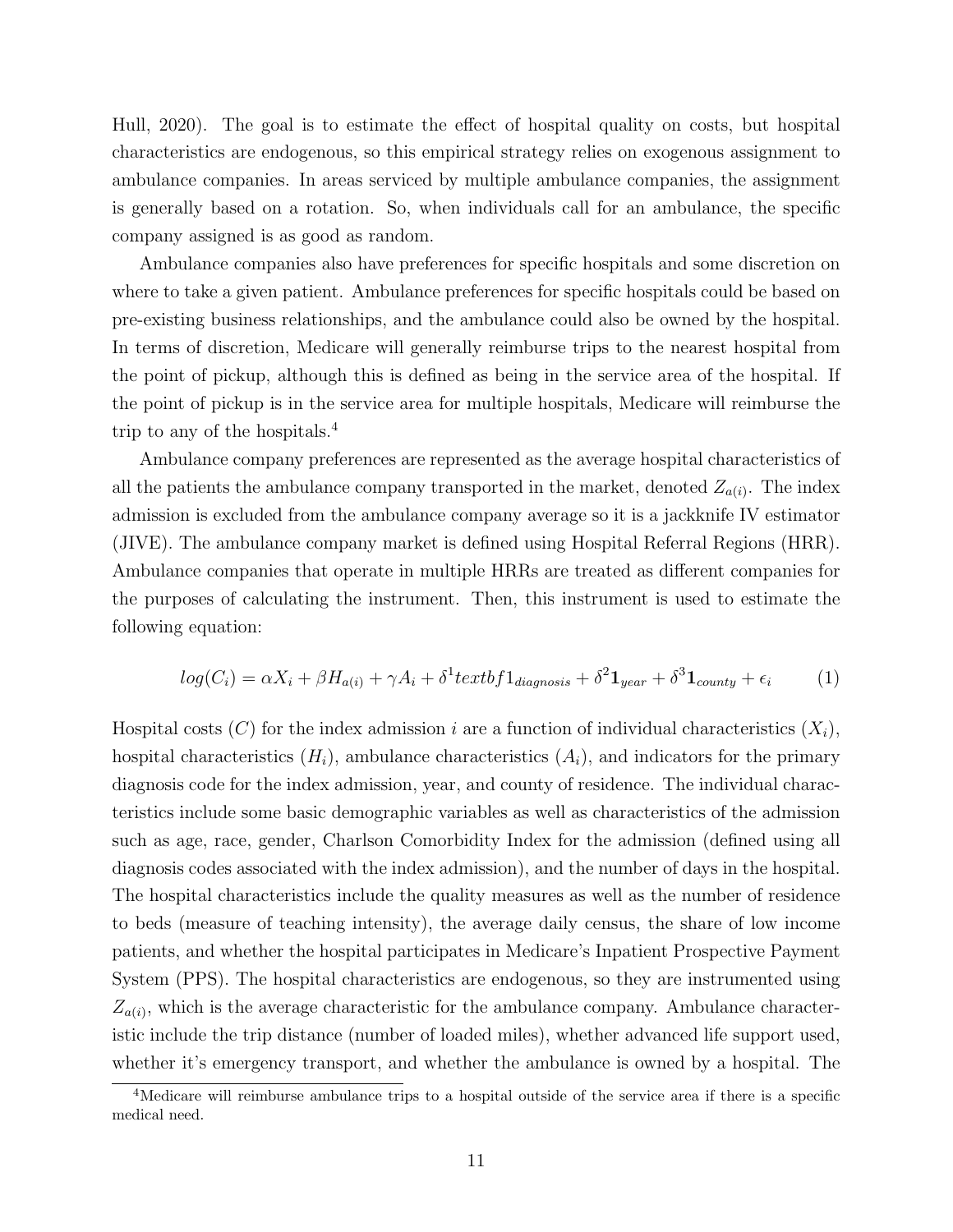indicators for diagnosis are based on 3-digit ICD-9 codes and the geographic indicators are for county of residence. Standard errors are clustered at the hospital referral region level.

## 4.2 Limitations

The limitations of this method are outlined in detail in Doyle et al. (2015). Some additional limitations arise from using a different source of claims data. Doyle et al. (2015) use respondent identifiable data from a larger sample of total inpatient claims. The respondent identifiable data include the beneficiaries ZIP code of residence. Doyle et al. (2015) also use a larger sample as it contains 100% of inpatient claims. The data I use are the 5% claims Limited Data Set which only includes county of residence. I conduct all of the analysis at the level of county and HRR rather than at the level of ZIP code and Hospital Service Area (HSA) because of the smaller sample size and the lack of ZIP code of residence. This limitation could cause the IV estimation to fail to correct the selection bias as the identifying variation in ambulance company preferences could be operating at a much more local level.

## 5 Results

### 5.1 Summary Statistics

Table 3 presents the summary statistics for the characteristics of the index admission, hospital characteristics, and characteristics of the ambulance trip for the analysis sample. The analysis sample includes the index admissions with nonmissing quality data for any of the types of quality measures.

The index admission has an average cost of a little over \$10,000 and an average length of stay of a little under 7 days. The hospital characteristics include the average daily census, the disproportionate share percentage (measures the share of patients that are low income), the ratio of residents to beds (measure of hospital teaching intensity), and whether the hospital is a part of Medicare's Inpatient Prospective Payment System (PPS). Also reported are the summary statistics for the ambulance trip. Almost all of the ambulance rides are emergency, which is not surprising given that the admissions are selected on the basis of being nondeferrable emergency admissions. About 72% of the rides used advanced life support, and the average number of loaded miles is 6.7. Only 6.6% of ambulance trips are in ambulances owned by a hospital.

Table 4 presents the summary statistics for the patient characteristics. One limitation of claims data is that there is generally minimal demographic data. The comorbidities are based on any diagnosis on any inpatient, outpatient, or carrier claim for the year preceding the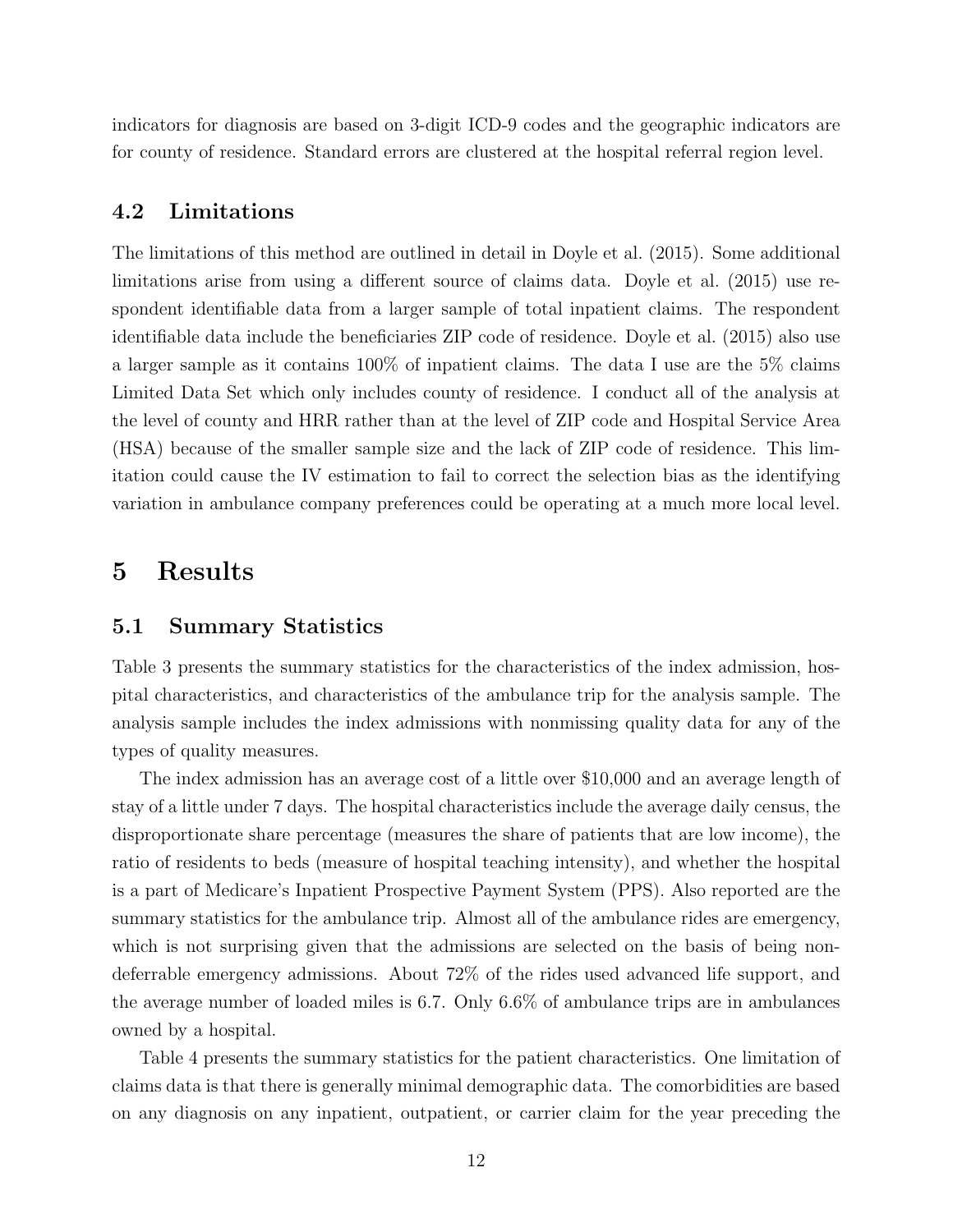| Variable                           | Mean    | $_{\rm SD}$ |
|------------------------------------|---------|-------------|
| N                                  | 371,016 |             |
| Characteristics of Index Admission |         |             |
| Total cost                         | 10,129  | 12,129      |
| length of stay                     | 6.61    | 5.11        |
| Charlson Comorbidity index         | 3.57    | 2.42        |
| Hospital Characteristics           |         |             |
| Average Daily census               | 229.9   | 224.0       |
| Disproportionate Share Percentage  | 0.286   | 0.149       |
| Residents to beds ratio            | 0.101   | 0.184       |
| Non-PPS hospital                   | 0.144   | 0.351       |
| Ambulance Characteristics          |         |             |
| Emergency                          | 0.977   | 0.149       |
| Advanced Life Support              | 0.718   | 0.450       |
| Loaded miles                       | 6.71    | 6.87        |
| Hospital owned                     | 0.066   | 0.248       |

Table 3: Summary Statistics, Admission characteristics

index admission. The diagnoses are then grouped based on Hierarchical Condition Codes (HCC), which are diagnosis groupings used by CMS to risk-adjust payments in various programs.

In the analysis sample of index admissions, the average age is almost 82. The sample is about 62% female. Given the age of the sample, it is not surprising that females are overrepresented. Comorbidities are relatively common. Over 90% of the index admissions have a diagnosis of hypertension for some service in the year prior to admission. Other relatively common comorbidities (affecting over a third of the sample) include COPD, diabetes, dementia, and peripheral vascular disease.

## 5.2 Main Results

Table 5 presents the results of the effect of the quality indexes on total costs. There are 2 sets of results for each of the types of quality measures. For each type of quality measure the results are presented with and without hospital characteristics included. The main parameter of interest is the coefficient on the quality measure index. These results can be interpreted as the change in log cost from a one standard deviation increase in all of the quality measures (since each quality index is the average of a set of normalized measures). The regressions include the individual characteristics, ambulance characteristics, and characteristics of the index admission (see tables 3 and 4 for a list of these additional variables). Also included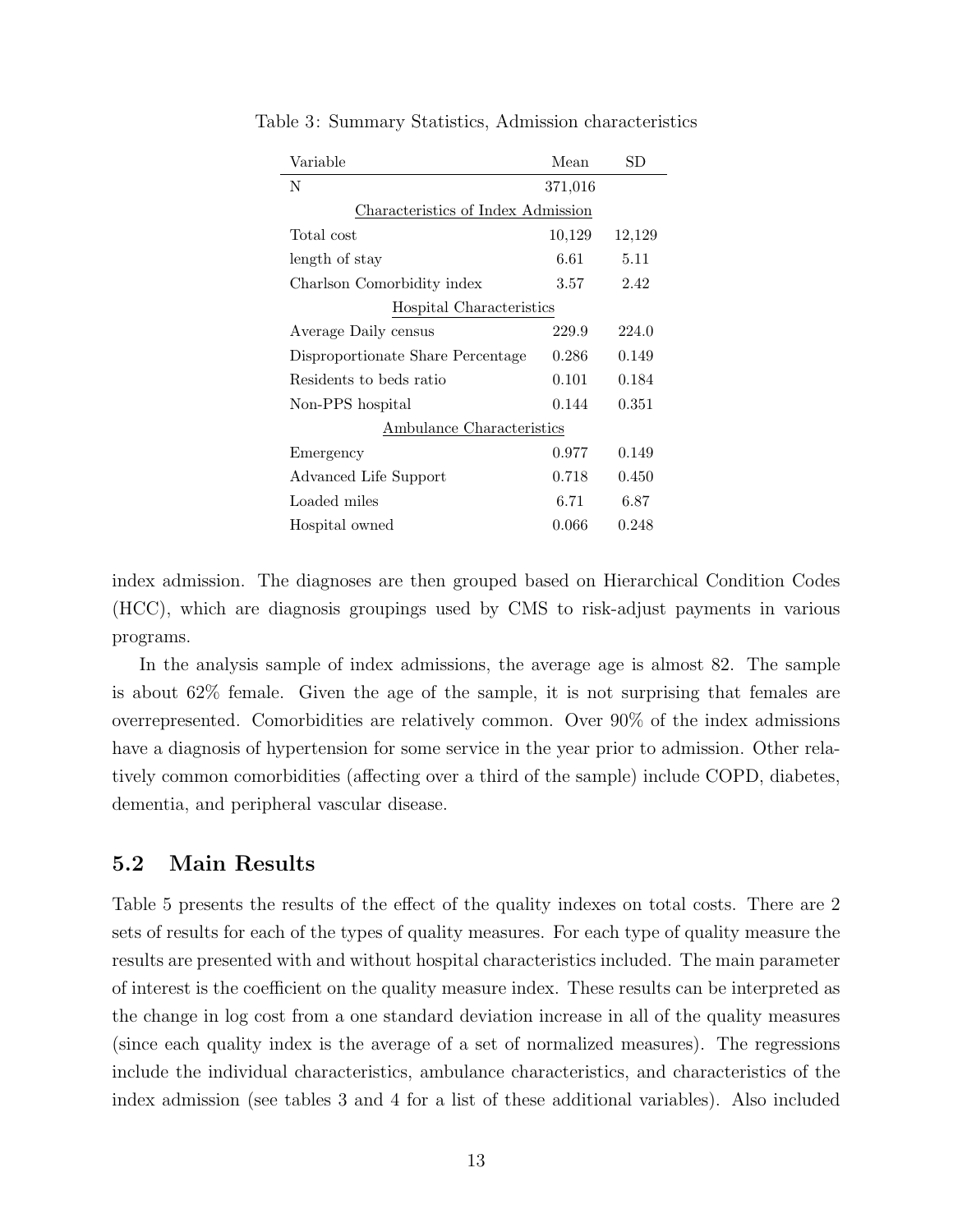| Variable                                 | Mean      | SD        |
|------------------------------------------|-----------|-----------|
| N                                        | 371,016   |           |
| Female                                   | 0.619     | 0.486     |
| Age                                      | 81.93     | 7.81      |
| <b>Black</b>                             | 0.099     | 0.299     |
| Hispanic                                 | 0.019     | $0.138\,$ |
| Comorbidity: Hypertension                | 0.902     | 0.297     |
| Comorbidity: Stroke                      | 0.170     | 0.376     |
| Comorbility: cerebrovascular disease     | 0.199     | 0.399     |
| Comorbidity: Dialysis                    | 0.035     | 0.185     |
| Comorbidity: Renal failure               | 0.232     | 0.422     |
| Comorbidity: COPD                        | 0.389     | 0.487     |
| Comorbidity: Pneumonia                   | 0.090     | 0.286     |
| Comorbidity: Diabetes                    | 0.455     | 0.498     |
| Comorbidity: Malnutrition                | $0.115\,$ | 0.320     |
| Comorbidity: Dementia                    | 0.376     | 0.484     |
| Comorbidity: Paralysis                   | 0.071     | 0.257     |
| Comorbidity: peripheral vascular disease | 0.473     | 0.499     |
| Comorbidity: Cancer                      | 0.044     | 0.205     |
| Comorbidity: Injury                      | 0.152     | 0.359     |
| Comorbidity: Major psych                 | 0.109     | 0.312     |
| Comorbidity: liver                       | 0.029     | 0.167     |
| Comorbidity: drugs                       | 0.036     | 0.186     |

Table 4: Summary Statistics, Patient Characteristics

Comorbidities are defined using Hierarchical Condition Codes (HCC) and are based on any diagnosis code on any Inpatient, Outpatient, or Carrier claim for the year prior to the index admission.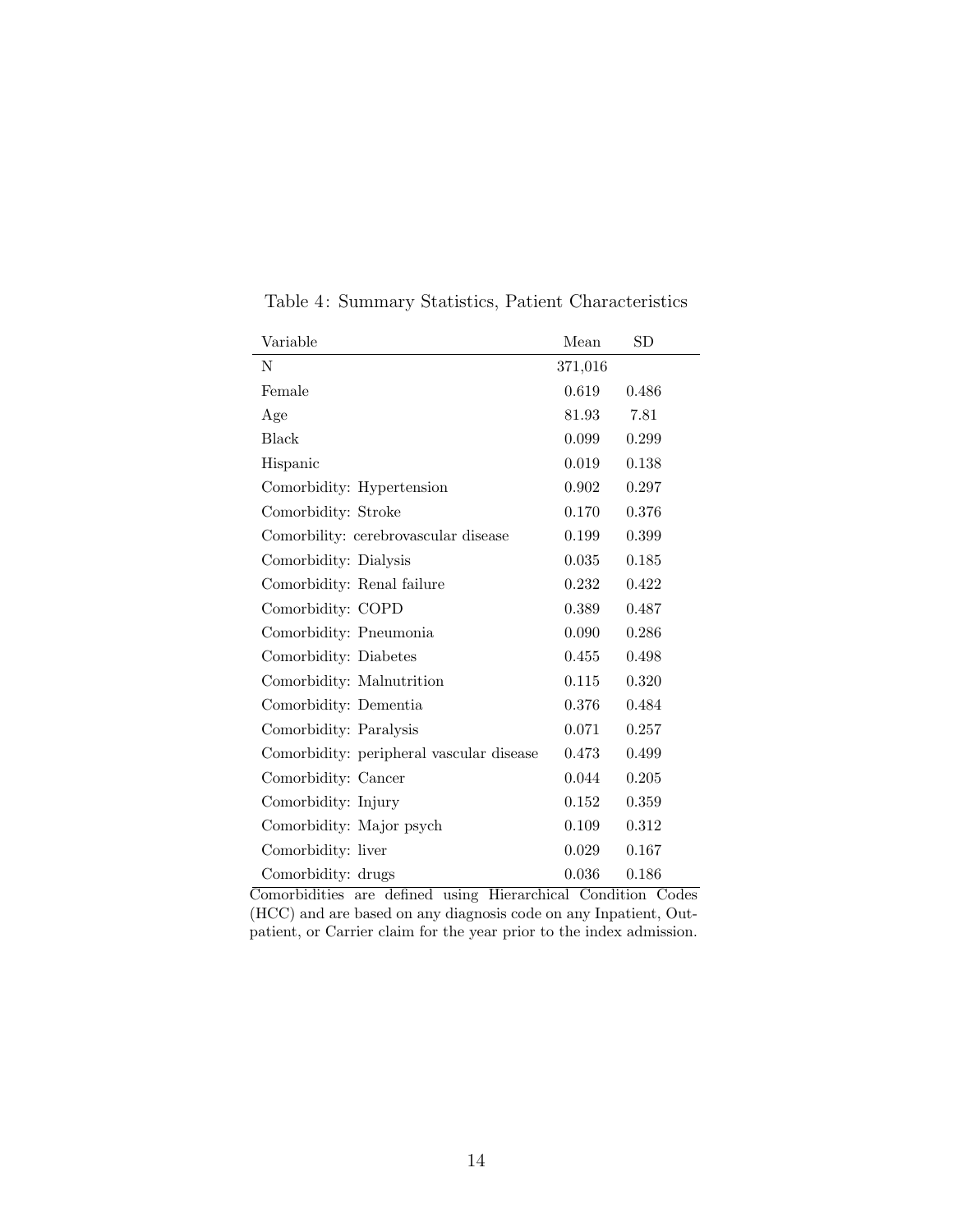are indicators for the primary diagnosis for the index admission (3 digit ICD-9), year, and county of residence.

The effect of quality on costs is positive and significant for patient satisfaction and outcome measures. Including hospital characteristics causes the estimates to increase slightly for patient satisfaction measures but decrease slightly for outcome measures. The estimated effect of the process of care measures on hospital costs is positive and weakly significant when hospital characteristics are not included. However, these estimates becomes insignificant once hospital characteristics are included. The preferred specification includes the hospital characteristics since they are important for explaining cost differences across hospitals.

In the next section, I use the results for the patient satisfaction and outcome measures to produce quality adjusted price indexes. The process of care measure results are presented for comparison purposes. Since the process of care measures used in the analysis have largely been discontinued, they can not be used as the basis of a quality adjustment moving forward. Also, the results suggest that using process of care measures for a cost based quality adjustment is not appropriate since there is, at best, a weak relationship between process of care quality measures and costs.

## 6 Implications for Hospital Price Indexes

### 6.1 Quality Adjustment in the Price Indexes

The producer price index measures the average selling price received by producers. There are 2 forms of PPIs. One is based on grouping of items based on commodity classification and the other is based on the industry of the seller. The hospital industry PPI measures the price of all goods and services sold at hospitals. The hospital industry PPI is disaggregated on the basis of payer and the disease classification of the primary diagnosis. The commodity based hospital PPI is broken down into separate indexes for inpatient and outpatient services. Hospitals are randomly selected and the items that are priced are based on randomly selected recent bills. All price determining characteristics are recorded and in subsequent months, the hospital is asked the price for that exact bill. For inpatient services, the price quote includes all services received during the time of the admission when a bundled payment system is used (DRG or similar system).

There are a variety of methods for quality adjusting prices in price indexes. A quality adjustment is needed when a new version of a product comes out and the original version, which was in the index sample, is no longer available to price. The preferred approach in the PPI when the item changes (e.g. a new feature is added) and the original item is no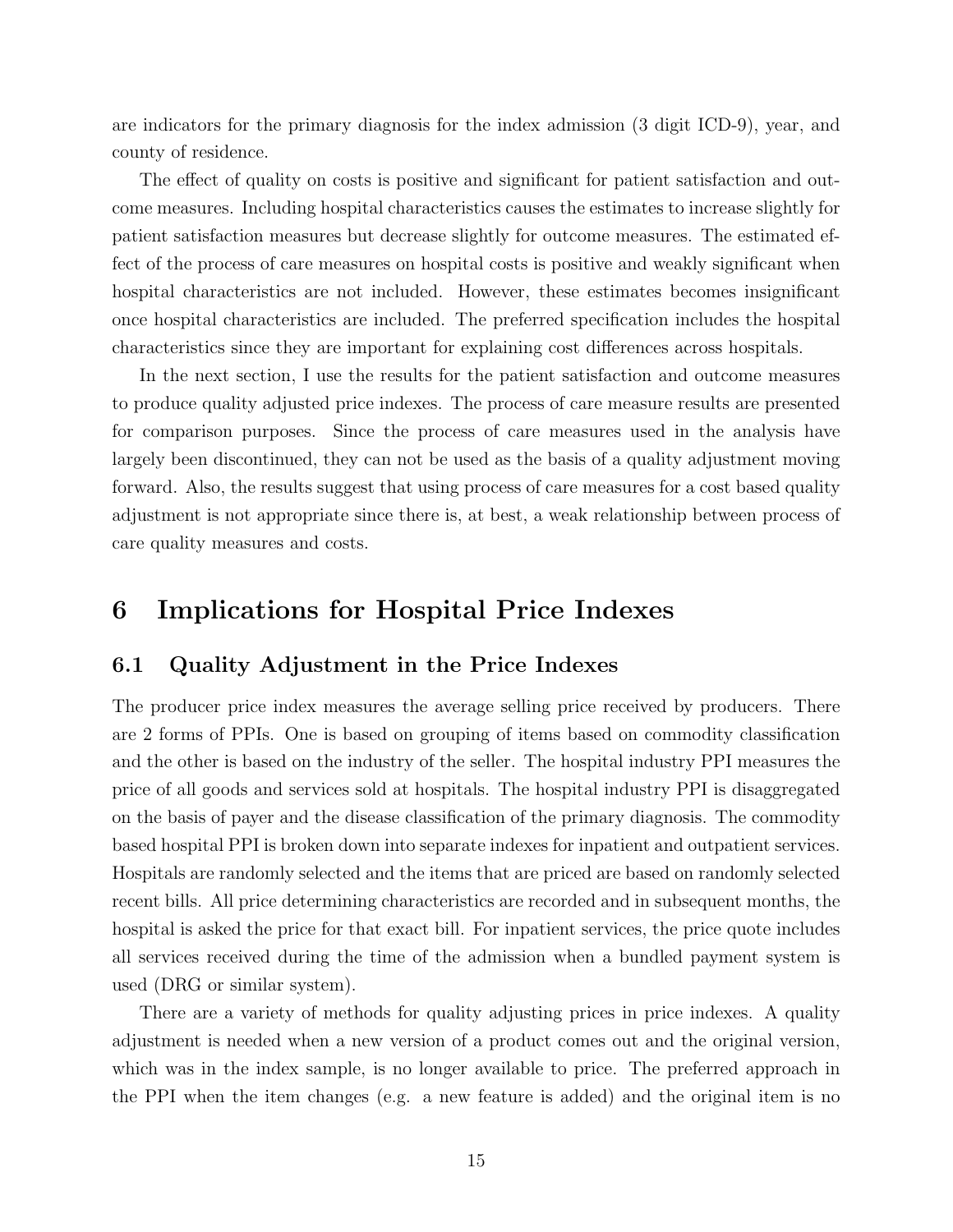|                                                                                                                                   |               |                      | Quality Measure |         |         |                                                                                                           |
|-----------------------------------------------------------------------------------------------------------------------------------|---------------|----------------------|-----------------|---------|---------|-----------------------------------------------------------------------------------------------------------|
|                                                                                                                                   |               | Patient Satisfaction | Outcome         |         |         | Process                                                                                                   |
| Quality Index                                                                                                                     |               |                      |                 |         |         |                                                                                                           |
| Hospital Characteristics included?                                                                                                | $\frac{1}{2}$ | Ves                  |                 | Yes     |         | Yes                                                                                                       |
|                                                                                                                                   | 370,666       | 370,666              | 342,123         | 342,123 | 226,566 | 226,566                                                                                                   |
| If regressions include the individual characteristics in table 4 and the characteristics of the index admission and the ambulance |               |                      |                 |         |         |                                                                                                           |
| haracteristics from table 3.                                                                                                      |               |                      |                 |         |         | The hospital characteristics include the variables in table 3. All regressions include indicators for the |
|                                                                                                                                   |               |                      |                 |         |         |                                                                                                           |

Table 5: IV Estimation results for the effect of quality on the log of hospital costs Table 5: IV Estimation results for the effect of quality on the log of hospital costs

primary diagnosis of the index admission at the 3 digit ICD-9 level, indicators for year, and indicators for county of residence. The hospital characteristics and quality index are instrumented using the ambulance company average. Standard errors are clustered at primary diagnosis of the index admission at the 3 digit ICD-9 level, indicators for year, and indicators for county of residence. The hospital characteristics and quality index are instrumented using the ambulance company average. Standard errors are clustered at the county level. the county level. ರ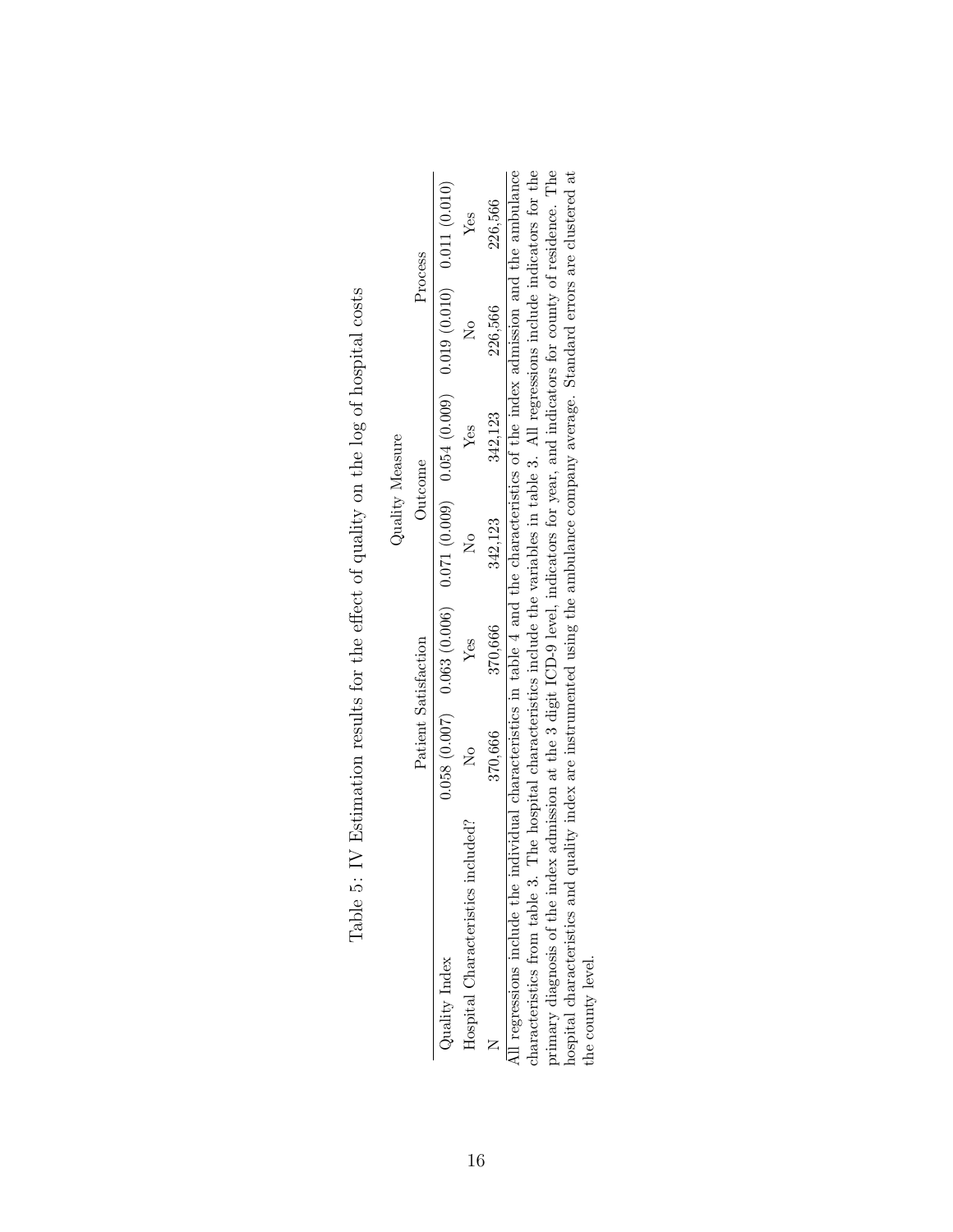longer available is to make an explicit quality adjustment.<sup>5</sup> The explicit quality adjustment is usually based on the change in producer cost and respondents are asked for the cost information associated with the quality change. The quality adjustment involve adjusting the base price for the cost difference (plus a markup). Another form of explicit quality adjustment uses hedonic regressions. In hedonic regressions, the price is regressed on the price determining characteristics and the parameter estimates are used to adjust for changes in price determining characteristics for individual items over time.

If it is not possible to make an explicit quality adjustment, another option is to just replace the original item with the new version and treat the entire price difference between items as quality change. This can be done in two ways depending on if there is a period where both versions are observed. If both versions are observed in a given period t, then it's possible to use the overlap method. In the overlap method, the old base price is adjusted by the ratio of the price of the items in period t to form the new base price. The overlap method attributes the entire price difference between the items to quality. If there isn't a period where both products are available, then the price change is imputed based on similar products. For example if the old version is available until period t-1 and the new version becomes available in period t, the price change from period t-1 to t is imputed. The imputation method is also referred to as the link method.

The basic methods for addressing quality change in the CPI are similar, though the CPI is based on a cost-of-living framework. In a cost-of-living framework, the value of the quality adjustment is based on the consumer's willingness to pay for the change in quality. However, given the practical difficulty of obtaining willingness to pay estimates, the explicit quality adjustment in the CPI is often also based on changes in producer costs which will generally understate the value of the quality adjustment from the consumer's perspective. There are two sources of quality change bias in the price indexes. One arises if quality is changing but no adjustment is made. This bias is generally thought to lead the price indexes to overstate true price change due to unmeasured quality improvements. The other source of bias is if the quality adjustment made in the index differs from the true value of the quality change.<sup>6</sup>

## 6.2 Prior Quality Adjustment for Hospital Services in PPI

The PPI had previously used the process of care quality measures for AMI, HF, and PN to do limited quality adjustment. Specifically, they used these measures to perform a quality adjustment for hospital visits for these specific conditions. The process of care measures

<sup>5</sup>See Bureau of Labor Statistics (2013) for more detail on quality adjustment methods in the PPI.

<sup>&</sup>lt;sup>6</sup>In particular, the link method is generally thought to overstate quality change and could lead to a negative bias in the CPI (Hulton, 1997; Moulton, 1996).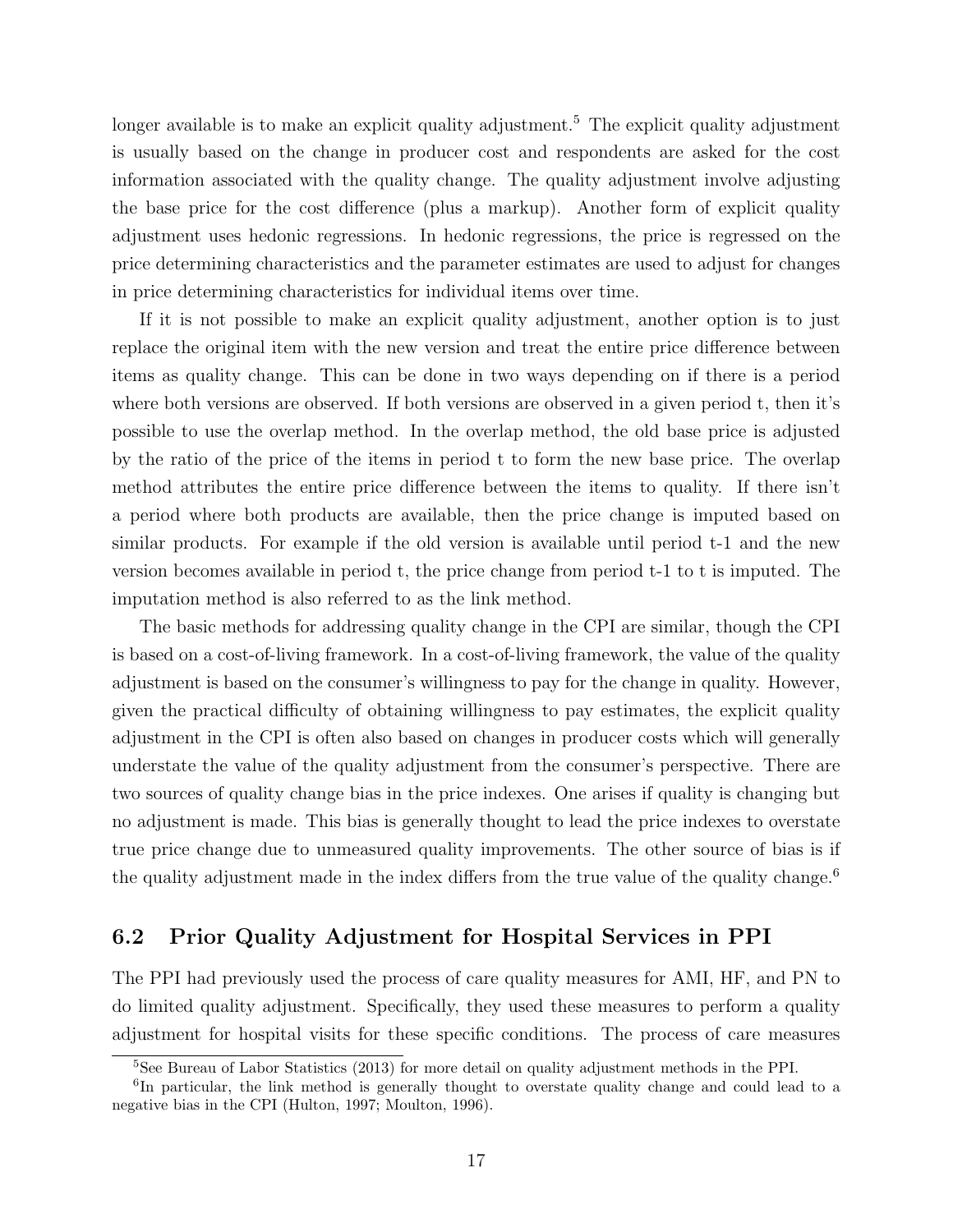used were all reported as the fraction of successful outcomes (number successfully performed divided by the total number of possible times). These were combined to form disease specific measures by combining the numerators and denominators for the selected measures for a given condition. The quality adjustment assumed that a change in this composite quality measure has a proportional effect on the price (i.e., a 1% increase in the composite quality measure for the condition is associated with a  $1\%$  increase in price). The quality adjustment was made once a year, and 2008 was the first year it was performed. The process of care measures used in the adjustment have all been discontinued, and the last time the quality adjustment was made was in 2016. This quality adjustment had a minimal effect on the overall index as it only affected a small set of items though the quality adjustment for a specific item could be substantial. The major limitation of this method was that the relationship between costs and quality measures was assumed to be proportional as the true relationship was unknown.

## 6.3 Quality Adjustment Method

This section describes how the estimates of the relationship between hospital quality measures and costs are used to construct quality adjusted hospital price indexes using patient satisfaction and outcome measures. I use the microdata from the PPI inpatient hospital index. A quality adjustment is performed on all items in the PPI inpatient sample where hospital quality data are available. Not all hospitals are required to report quality information and Hospital Compare will not report scores for hospitals if the sample size is not sufficiently large. Also, it is not always possible to cleanly match hospitals in the PPI sample with hospitals in Hospital Compare.<sup>7</sup>

When estimating the relationship between cost and quality, the quality measures were matched to admissions based on the measure window in order to estimate the relationship between contemporaneous quality and costs. For quality adjustment purposes, the quality measures are incorporated based on when they are published. The measures are updated in the quality adjustment at the start of the quarter after they are published. Satisfaction measures are updated quarterly and the outcome measures are updated annually. Changes in the measures are smoothed over the entire period to avoid discontinuities in the measure update months. So, the change in the patient satisfaction index is smoothed over 3 months (quarterly update) and the change in the outcome index is smoothed over 12 months (annual update). The quality indexes are formed using the same values from the estimation sample to perform the normalization for each individual quality measure. Then, the patient satisfaction

<sup>7</sup>Hospitals are matched manually based on name and address.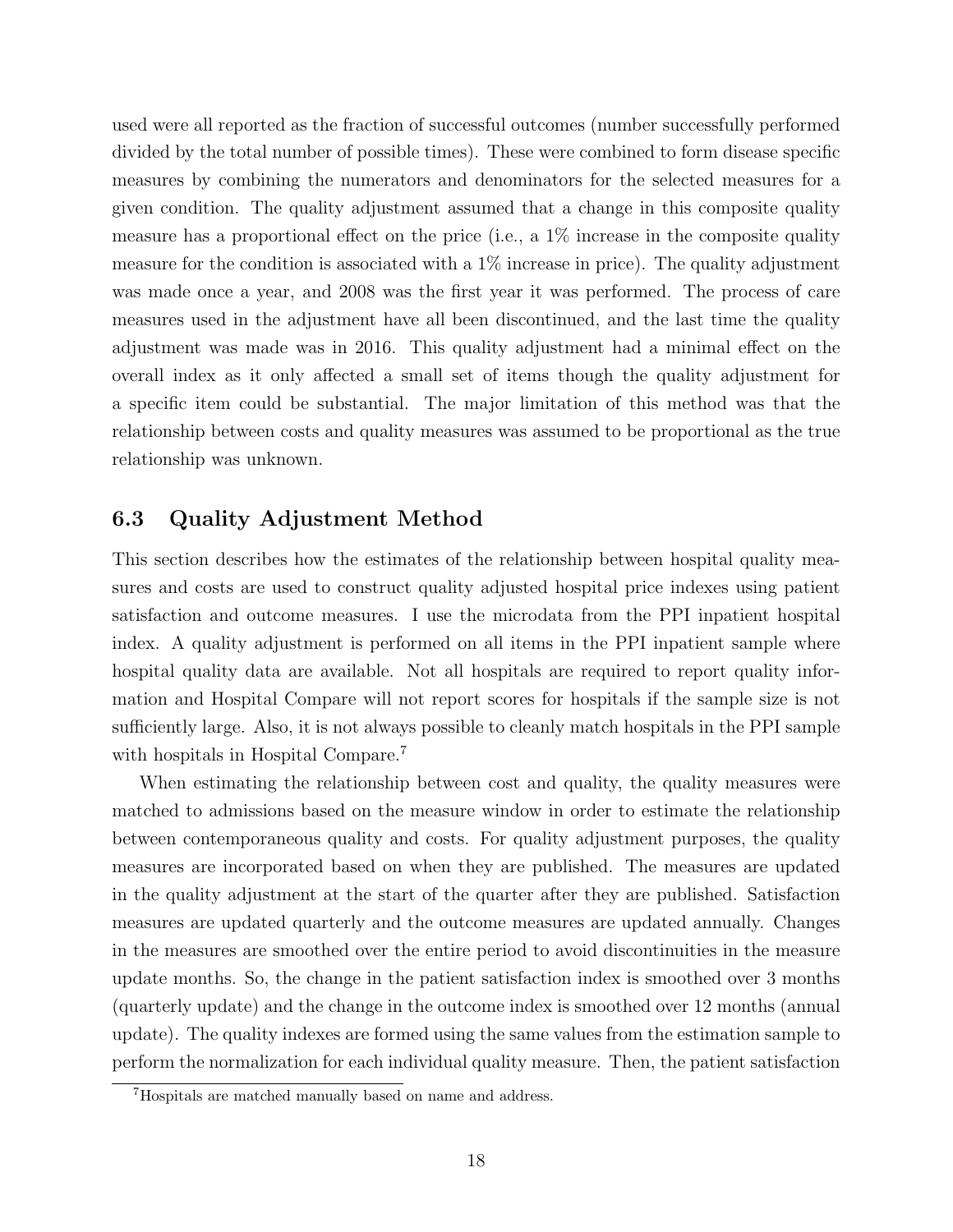and outcome quality indexes are formed as the average of the normalized individual measures.

When an item enters the sample, the price is recorded for the base period. I match this to the quality measure for the base period. The base period cost is estimated using the CCR corresponding to the base period (base period price times the base period CCR). In the PPI, the price index is calculated by dividing the item price in period  $t$  with the base period price in period  $t$ . For simplicity, assume that the base period is period 0. The base period price is adjusted over time to reflect changes in the item that makes the item price non-comparable over time. So, the quality adjustment occurs through an adjustment to the base period price. The value of the quality adjustment (denoted VQA) is calculated from the regression results in the previous section. Let  $\beta^Q$  denote the parameter on the quality index from the hospital cost regression,  $Q_t$  denote the quality index in period t, and  $Q_0$  denote the quality index in the base period. Then, the value of the quality adjustment is given by:

$$
VQA_t = (1 - exp(\beta^Q * (Q_t - Q_0))) * Cost_0 * \frac{1}{CCR_t}
$$
 (2)

The change in quality indexes, regression parameter, and base period costs are used to estimate the change in cost associated with the change in quality. The CCR in period  $t$  is used to markup this cost change to generate the value of the quality change. The VQA is used to create an adjusted base period price for period  $t$ . Let  $BP$  denote the base price, then the adjusted base price in period  $t$  is given by:

$$
BP_t^{adj} = BP_t * \frac{P_t}{P_t - VQA_t} \tag{3}
$$

### 6.4 Quality adjusted price indexes

Figure 1 presents the results from the quality adjustment using satisfaction measures and using outcome measures from December 2009 to December 2016. The outcome measures were not published in a comparable format at the start of the sample period. The values from the year 2009 update are used as the base period quality, so the first change in the quality measures (and first quality adjustment) does not occur until the values from the 2010 annual update are incorporated (in Oct 2010). The quality adjustment causes the index to grow less slowly over the time period. The unadjusted index grows by about 16 percent over the period, while the quality adjusted indexes grow by 14 and 14.5 percent for outcome measures and satisfaction measures respectively. The quality adjustment using outcome measures has a minimal impact until 2014. The impact of the patient satisfaction quality adjustment occurs earlier and reaches a peak by around 2014.

From Dec 2009 - Dec 2016, the hospital inpatient PPI grew at an average annual rate of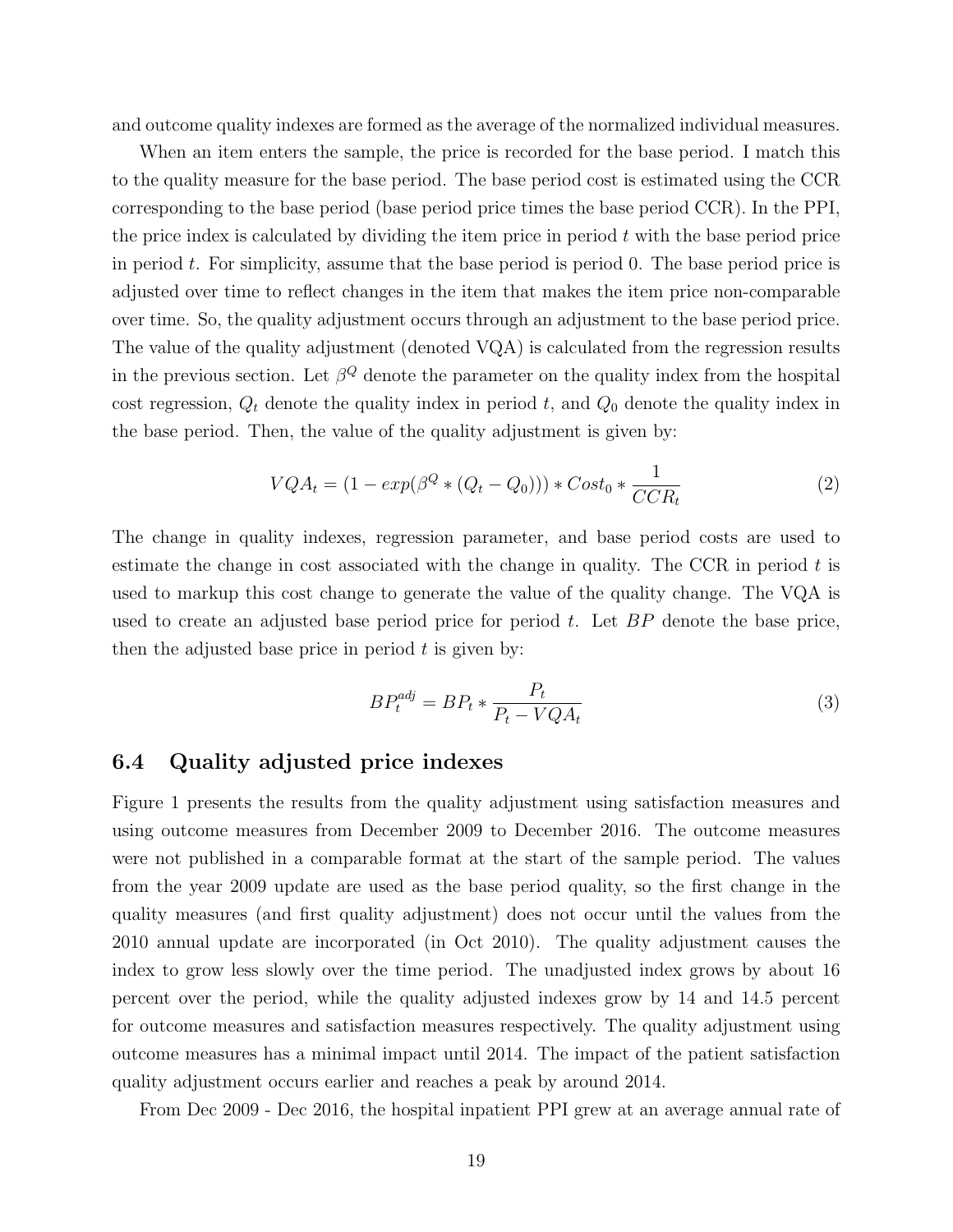

Figure 1: Quality adjusted and non-quality adjusted inpatient PPI (Dec 2009 = 100)

2.15 percent while the quality adjusted index using outcome measures grew at an average annual rate of 1.89% and the quality adjusted index using patient satisfaction measures grew at an average annual rate of 1.96%. The impact of quality adjustment is 0.19 percentage points lower average annual inflation using the patient satisfaction measures and 0.26 percentage points lower using the outcome measures over this period. The outcome measure quality adjustment does not begin until the end of 2010, so a better comparison is over the Dec 2010-Dec 2016 period. Over this period, the hospital inpatient PPI increases at an average annual rate of 2.13 percent while the quality adjusted index using outcome measures increases at an average annual rate of 1.82 percent (for a difference of 0.3 percentage points). Although the quality adjustment may seem to have a relatively small impact on the overall inpatient hospital price index, even small differences in hospital inflation can meaningfully impact the calculation of real hospital output given the size of the hospital sector.<sup>8</sup>

The impact of the quality adjustment is not constant over this time period. Figure 2 shows the year over year percentage change in the quality adjusted indexes and the unadjusted index. The patient satisfaction based adjustment had a larger impact early in the period compared to the adjustment using the outcome measures. In late 2015, the satisfaction measure based quality adjustment actually leads the quality adjusted prices to rise faster

<sup>8</sup> In 2016, nominal hospital spending was \$1.1 trillion and accounted for 5.8% of nominal GDP.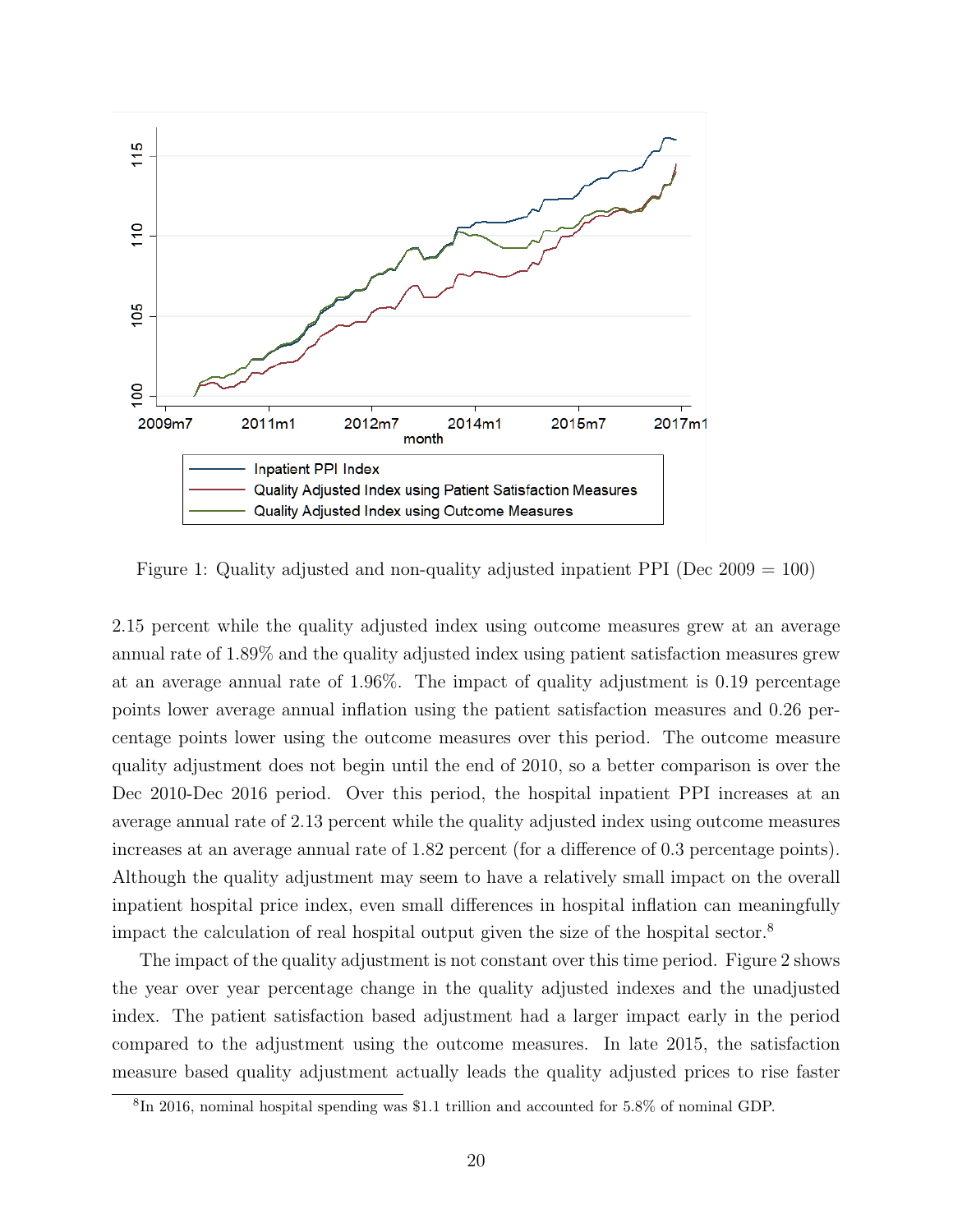

Figure 2: Quality adjusted and non-quality adjusted inpatient PPI: 12 month percentage change

than the unadjusted prices. The outcome measure based quality adjustment has minimal impact early, but starts to have a bigger impact in 2014 and beyond. Overall, the impact of quality change on prices varies over time and quality change is not monotonic. It is possible for hospital quality to decline over periods of time which causes the quality adjusted indexes to rise faster than the unadjusted indexes.

## 7 Conclusion

In this paper, I develop a feasible approach for implementing a cost-based quality adjustment for hospital price indexes. The approach uses publicly available measures of hospital quality. The challenge is in estimating the relationship between the quality measures and costs. In order to overcome the challenge of patient selection, I use the ambulance assignment IV of Doyle et al. (2015) that exploits plausibly exogenous assignment to ambulance company. This instrument is used to estimate the relationship between hospital quality and costs using Medicare claims data. The relationship between hospital quality and costs is then used to construct quality adjusted hospital price indexes using microdata from the PPI. Overall, from Dec 2009 - Dec 2016 the quality adjustment lowers the average annual hospital inpatient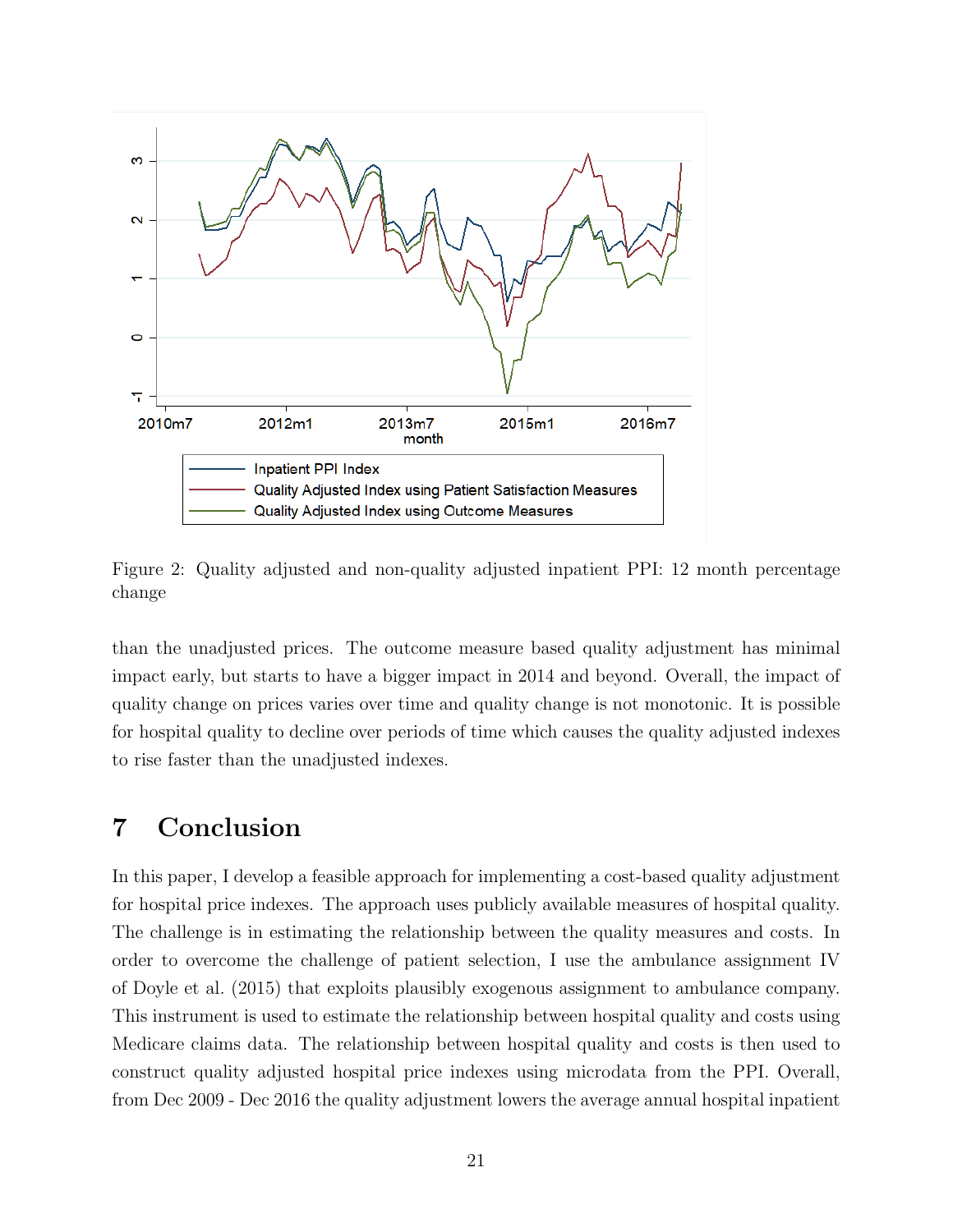inflation rate by between 0.19 and 0.26 percentage points. The impact is not constant over time. There are periods where the impact of the quality adjustment is greater, and there are also periods where quality declines which leads the quality adjustment to show a larger price increase than the unadjusted index.

Quality measures are available for other types of medical services, so it may be possible to use them to quality adjust other medical price indexes. The challenge in extending the methods of this paper to other medical services is that the empirical strategy for estimating the relationship between cost and quality (ambulance assignment) is specific to inpatient hospitals.

## References

- Doyle, J., J. Graves, and J. Gruber (2017). Uncovering waste in us healthcare: Evidence from ambulance referral patterns. Journal of Health Economics 54, 25–39.
- Doyle, J., J. Graves, and J. Gruber (2019). Evaluating measures of hospital quality: Evidence from ambulance referral patterns. Review of Economics and Statistics 101 (5), 841–852.
- Doyle, J., J. Graves, J. Gruber, and S. Kleiner (2015). Measuring returns to hospital care: Evidence from ambulance referral patterns. Journal of Political Economy 123 (1), 170–214.
- Gupta, A. (2021). Impacts of performace pay for hospitals: The readmissions reduction program. American Economic Review 111 (4), 1241–1283.
- Gupta, A., L. Allen, D. Bhatt, M. Cox, A. DeVore, P. Heidenreich, A. Hernandez, E. Peterson, R. Matsouaka, C. Yancy, and G. Fonorow (2018). Association of the hospital readmissions reduction program implementation with readmission and mortality outcomes in heart failure. *JAMA Cardiology*  $3(1)$ , 44–53.
- Gutacker, N., C. Bojke, S. Daidone, N. Devlin, D. Parkin, and A. Street (2013). Truly inefficient or providing better quality of care? analysing the relationship between riskadjusted hospital costs and patients' health outcomes. Health Economics 22, 931–947.
- Hakkinen, U., G. Rosenqvist, T. Iverson, C. Rehnberg, and T. Seppala (2015). Outcome, use of resources and their relationship in the treatment of ami, stroke and hip fracture at european hospitals. Health Economics 24, 116–139.
- Hull, P. (2020). Estimating hospital quality with quasi-experimental data. Working Paper.